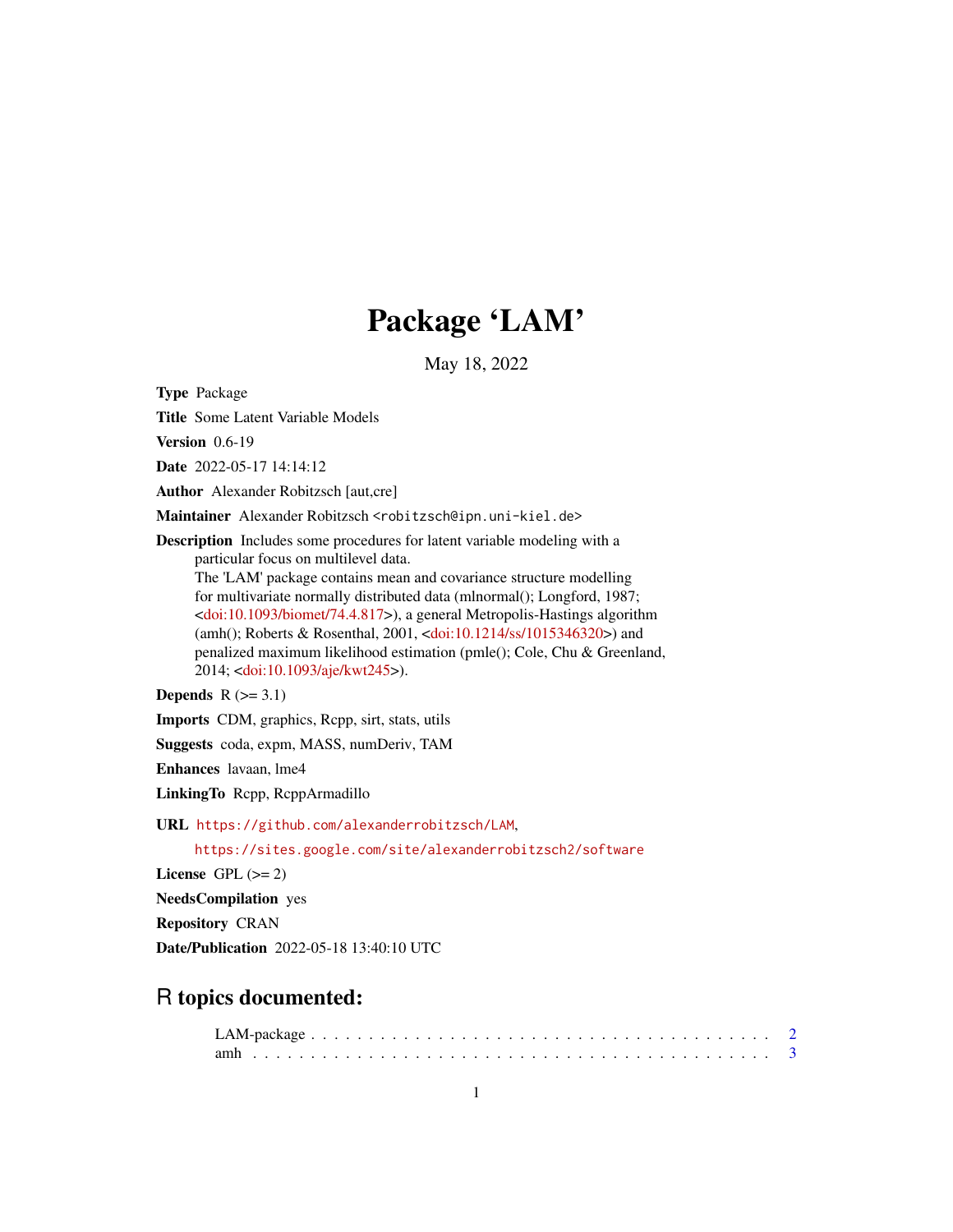<span id="page-1-0"></span>

| Index | 35 |
|-------|----|
|       |    |
|       |    |
|       |    |
|       |    |
|       |    |

LAM-package *Some Latent Variable Models*

#### **Description**

Includes some procedures for latent variable modeling with a particular focus on multilevel data. The 'LAM' package contains mean and covariance structure modelling for multivariate normally distributed data (mlnormal(); Longford, 1987; <doi:10.1093/biomet/74.4.817>), a general Metropolis-Hastings algorithm (amh(); Roberts & Rosenthal, 2001, <doi:10.1214/ss/1015346320>) and penalized maximum likelihood estimation (pmle(); Cole, Chu & Greenland, 2014; <doi:10.1093/aje/kwt245>).

# Details

The LAM package contains the following main functions:

- A general fitting method for mean and covariance structure for multivariate normally distributed data is the [mlnormal](#page-19-1) function. Prior distributions or regularization methods (lasso penalties) are also accommodated. Missing values on dependent variables can be treated by applying the full information maximum likelihood method implemented in this function.
- A general (but experimental) Metropolis-Hastings sampler for Bayesian analysis based on MCMC is implemented in the [amh](#page-2-1) function. Deterministic optimization of the posterior distribution (maximum posterior estimation or penalized maximum likelihood estimation) can be conduction with the [pmle](#page-2-2) function which is based on [stats::optim](#page-0-0).

# Author(s)

Alexander Robitzsch [aut,cre]

Maintainer: Alexander Robitzsch <robitzsch@ipn.uni-kiel.de>

# References

Cole, S. R., Chu, H., & Greenland, S. (2013). Maximum likelihood, profile likelihood, and penalized likelihood: a primer. *American Journal of Epidemiology, 179*(2), 252-260. doi: [10.1093/aje/](https://doi.org/10.1093/aje/kwt245) [kwt245](https://doi.org/10.1093/aje/kwt245)

Longford, N. T. (1987). A fast scoring algorithm for maximum likelihood estimation in unbalanced mixed models with nested random effects. *Biometrika, 74*(4), 817-827. doi: [10.1093/biomet/](https://doi.org/10.1093/biomet/74.4.817) [74.4.817](https://doi.org/10.1093/biomet/74.4.817)

Roberts, G. O., & Rosenthal, J. S. (2001). Optimal scaling for various Metropolis-Hastings algorithms. *Statistical Science, 16*(4), 351-367. doi: [10.1214/ss/1015346320](https://doi.org/10.1214/ss/1015346320)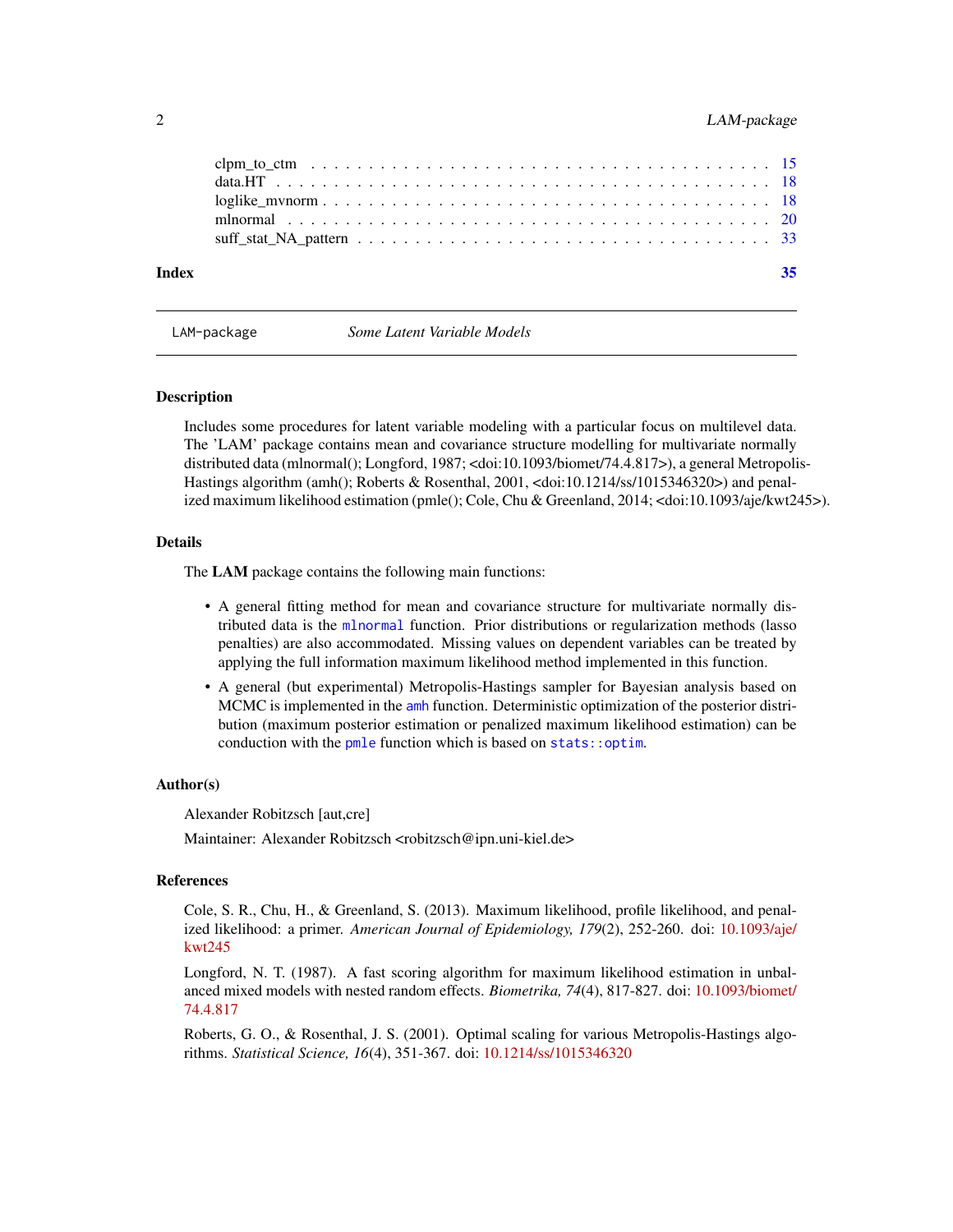<span id="page-2-0"></span> $amh$  3

# Examples

```
## > library(LAM)
## ## LAM 0.0-4 (2017-03-03 16:53:46)
##
## __ _ __ _____ _ __ _
## /\ \ \qquad /\ _ \ /\ "-./ \
## \ \ \___ \ \ __ \ \ \-./\ \
## \ \_____\ \ \_\ \_\ \ \_\ \ \_\
## \/_____/ \/_/\/_/ \/_/ \/_/
##
```
<span id="page-2-1"></span>amh *Bayesian Model Estimation with Adaptive Metropolis Hastings Sampling (*amh*) or Penalized Maximum Likelihood Estimation (*pmle*)*

# <span id="page-2-2"></span>Description

The function amh conducts a Bayesian statistical analysis using the adaptive Metropolis-Hastings as the estimation procedure (Hoff, 2009; Roberts & Rosenthal, 2001). Only univariate prior distributions are allowed. Note that this function is intended just for experimental purpose, not to replace general purpose packages like WinBUGS, JAGS, Stan or MHadaptive.

The function pmle optimizes the penalized likelihood (Cole, Chu & Greenland, 2014) which means that the posterior is maximized and the maximum a posterior estimate is obtained. The optimization functions [stats::optim](#page-0-0) or [stats::nlminb](#page-0-0) can be used.

#### Usage

```
amh(data, nobs, pars, model, prior, proposal_sd, pars_lower=NULL,
     pars_upper=NULL, derivedPars=NULL, n.iter=5000, n.burnin=1000,
     n.sims=3000, acceptance_bounds=c(.45,.55), proposal_refresh=50,
     proposal_equal=4, print_iter=50, boundary_ignore=FALSE )
pmle( data, nobs, pars, model, prior=NULL, model_grad=NULL, pars_lower=NULL,
   pars_upper=NULL, method="L-BFGS-B", control=list(), verbose=TRUE, hessian=TRUE,
     optim_fct="nlminb", h=1e-4, ... )
## S3 method for class 'amh'
summary(object, digits=3, file=NULL, ...)
## S3 method for class 'amh'
plot(x, conflevel=.95, digits=3, lag.max=.1,
   col.smooth="red", lwd.smooth=2, col.split="blue", lwd.split=2,
   lty.split=1, col.ci="orange", cex.summ=1, ask=FALSE, ... )
## S3 method for class 'amh'
coef(object, ...)
```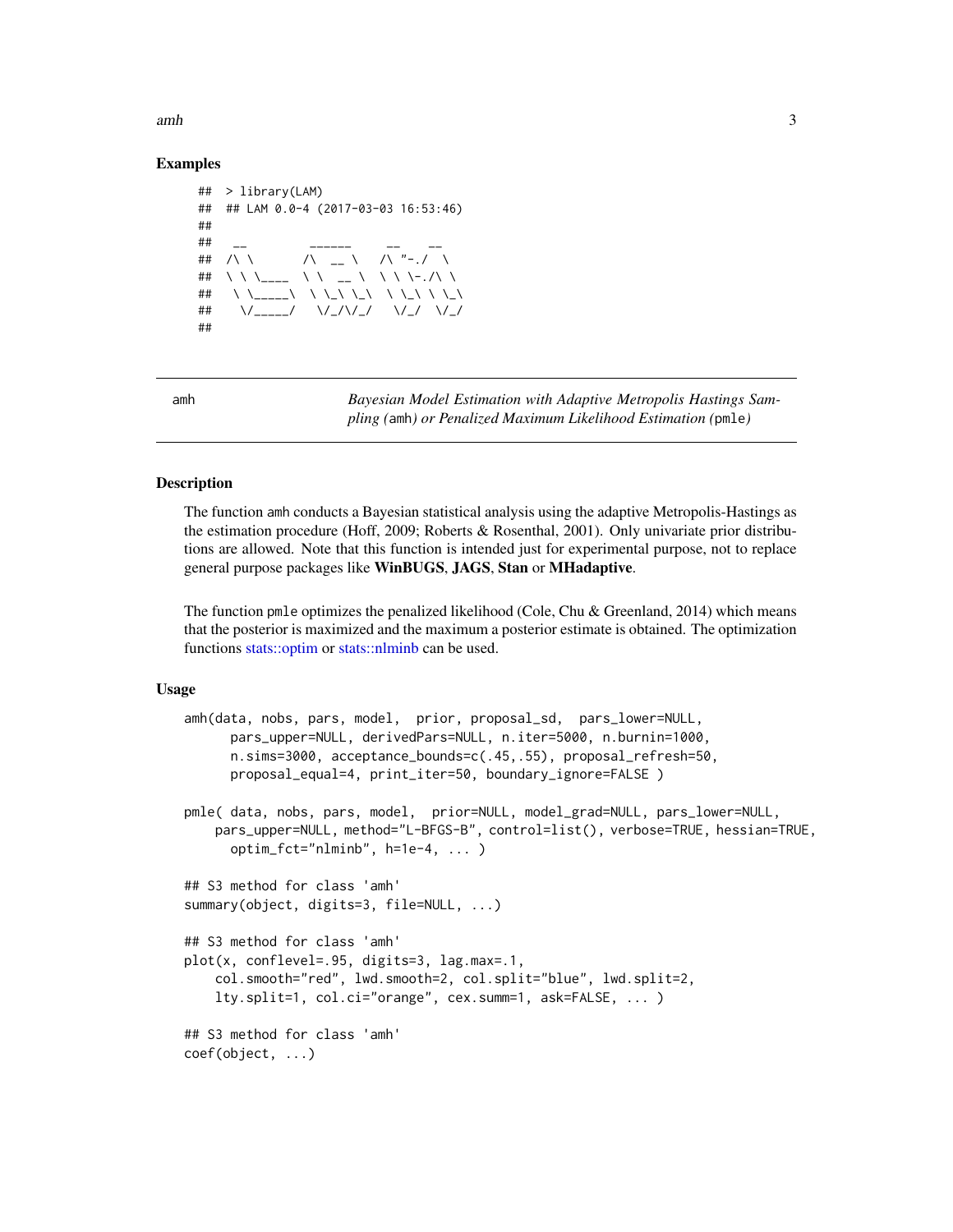```
## S3 method for class 'amh'
logLik(object, ...)
## S3 method for class 'amh'
vcov(object, ...)
## S3 method for class 'amh'
confint(object, parm, level=.95, ... )
## S3 method for class 'pmle'
summary(object, digits=3, file=NULL, ...)
## S3 method for class 'pmle'
coef(object, ...)
## S3 method for class 'pmle'
logLik(object, ...)
## S3 method for class 'pmle'
vcov(object, ...)
## S3 method for class 'pmle'
confint(object, parm, level=.95, ... )
```
# Arguments

| data              | Object which contains data                                                                                                                                                                                                                                                                          |
|-------------------|-----------------------------------------------------------------------------------------------------------------------------------------------------------------------------------------------------------------------------------------------------------------------------------------------------|
| nobs              | Number of observations                                                                                                                                                                                                                                                                              |
| pars              | Named vector of initial values for parameters                                                                                                                                                                                                                                                       |
| model             | Function defining the log-likelihood of the model                                                                                                                                                                                                                                                   |
| prior             | List with prior distributions for the parameters to be sampled (see Examples).<br>See sirt:: prior_model_parse for more convenient specifications of the prior<br>distributions. Setting the prior argument to NULL corresponds to improper (con-<br>stant) prior distributions for all parameters. |
| proposal_sd       | Vector with initial standard deviations for proposal distribution                                                                                                                                                                                                                                   |
| pars_lower        | Vector with lower bounds for parameters                                                                                                                                                                                                                                                             |
| pars_upper        | Vector with upper bounds for parameters                                                                                                                                                                                                                                                             |
| derivedPars       | Optional list containing derived parameters from sampled chain                                                                                                                                                                                                                                      |
| n.iter            | Number of iterations                                                                                                                                                                                                                                                                                |
| n.burnin          | Number of burn-in iterations                                                                                                                                                                                                                                                                        |
| n.sims            | Number of sampled iterations for parameters                                                                                                                                                                                                                                                         |
| acceptance_bounds |                                                                                                                                                                                                                                                                                                     |
|                   | Bounds for acceptance probabilities of sampled parameters                                                                                                                                                                                                                                           |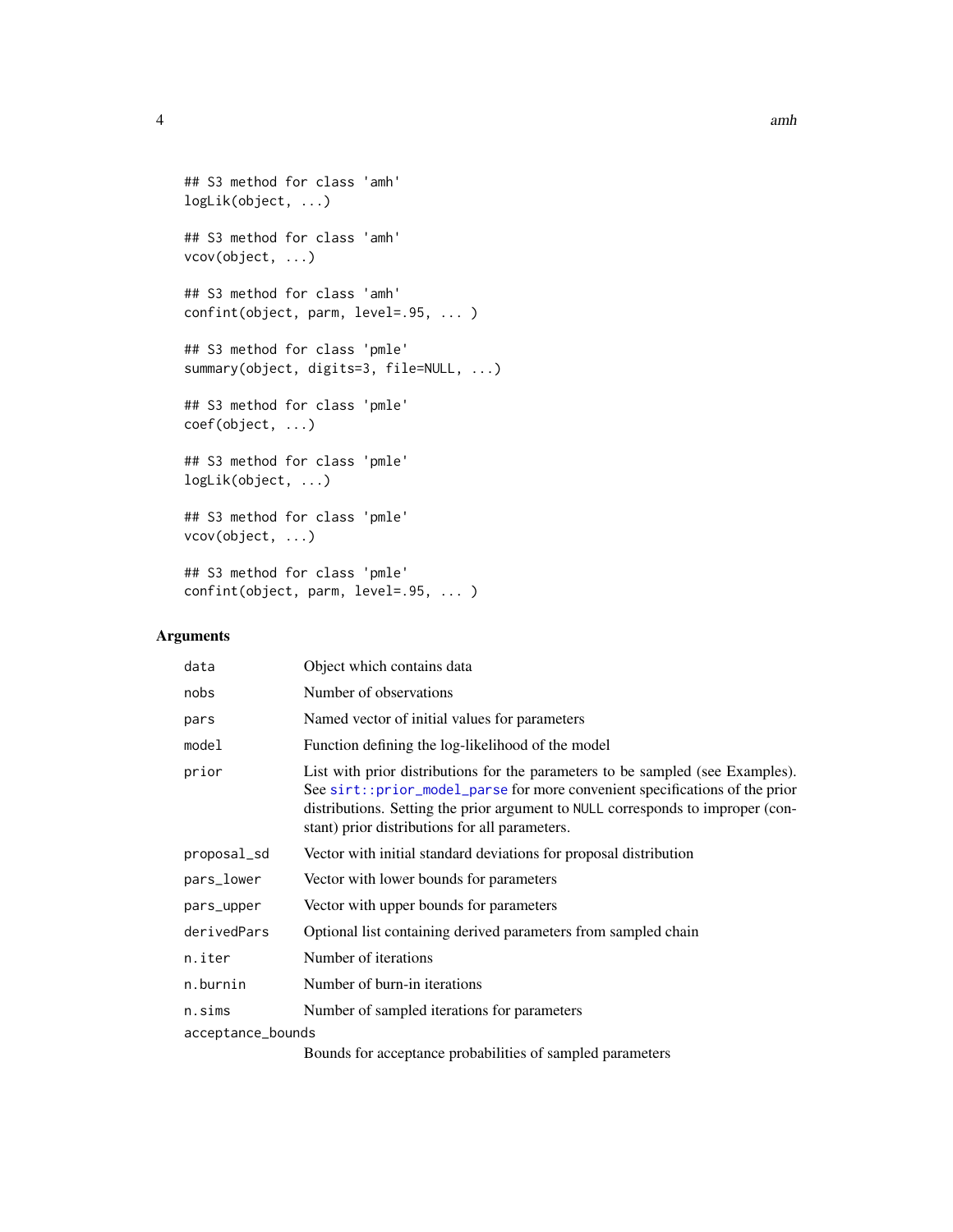# <span id="page-4-0"></span>amh  $\overline{5}$

| proposal_refresh |                                                                                                               |
|------------------|---------------------------------------------------------------------------------------------------------------|
|                  | Number of iterations for computation of adaptation of proposal standard devia-<br>tion                        |
|                  | proposal_equal Number of intervals in which the proposal SD should be constant for fixing the<br>SD.          |
| print_iter       | Display progress every print_iterth iteration                                                                 |
| boundary_ignore  |                                                                                                               |
|                  | Logical indicating whether sampled values outside the specified boundaries should<br>be ignored.              |
| model_grad       | Optional function which evaluates the gradient of the log-likelihood function<br>(must be a function of pars. |
| method           | Optimization method in stats::optim                                                                           |
| control          | Control parameters stats:: optim                                                                              |
| verbose          | Logical indicating whether progress should be displayed.                                                      |
| hessian          | Logical indicating whether the Hessian matrix should be computed                                              |
| optim_fct        | Type of optimization: "optim" (stats::optim) or the default "nlminb" (stats::nlminb)                          |
| h                | Numerical differentiation parameter for prior distributions if model_grad is pro-<br>vided.                   |
| object           | Object of class amh                                                                                           |
| digits           | Number of digits used for rounding                                                                            |
| file             | File name                                                                                                     |
| $\cdots$         | Further arguments to be passed                                                                                |
| x                | Object of class amh                                                                                           |
| conflevel        | Confidence level                                                                                              |
| lag.max          | Percentage of iterations used for calculation of autocorrelation function                                     |
| col.smooth       | Color moving average                                                                                          |
| lwd.smooth       | Line thickness moving average                                                                                 |
| col.split        | Color split chain                                                                                             |
| lwd.split        | Line thickness splitted chain                                                                                 |
| lty.split        | Line type splitted chain                                                                                      |
| col.ci           | Color confidence interval                                                                                     |
| cex.summ         | Point size summary                                                                                            |
| ask              | Logical. If TRUE the user is asked for input, before a new figure is drawn.                                   |
| parm             | Optional vector of parameters.                                                                                |
| level            | Confidence level.                                                                                             |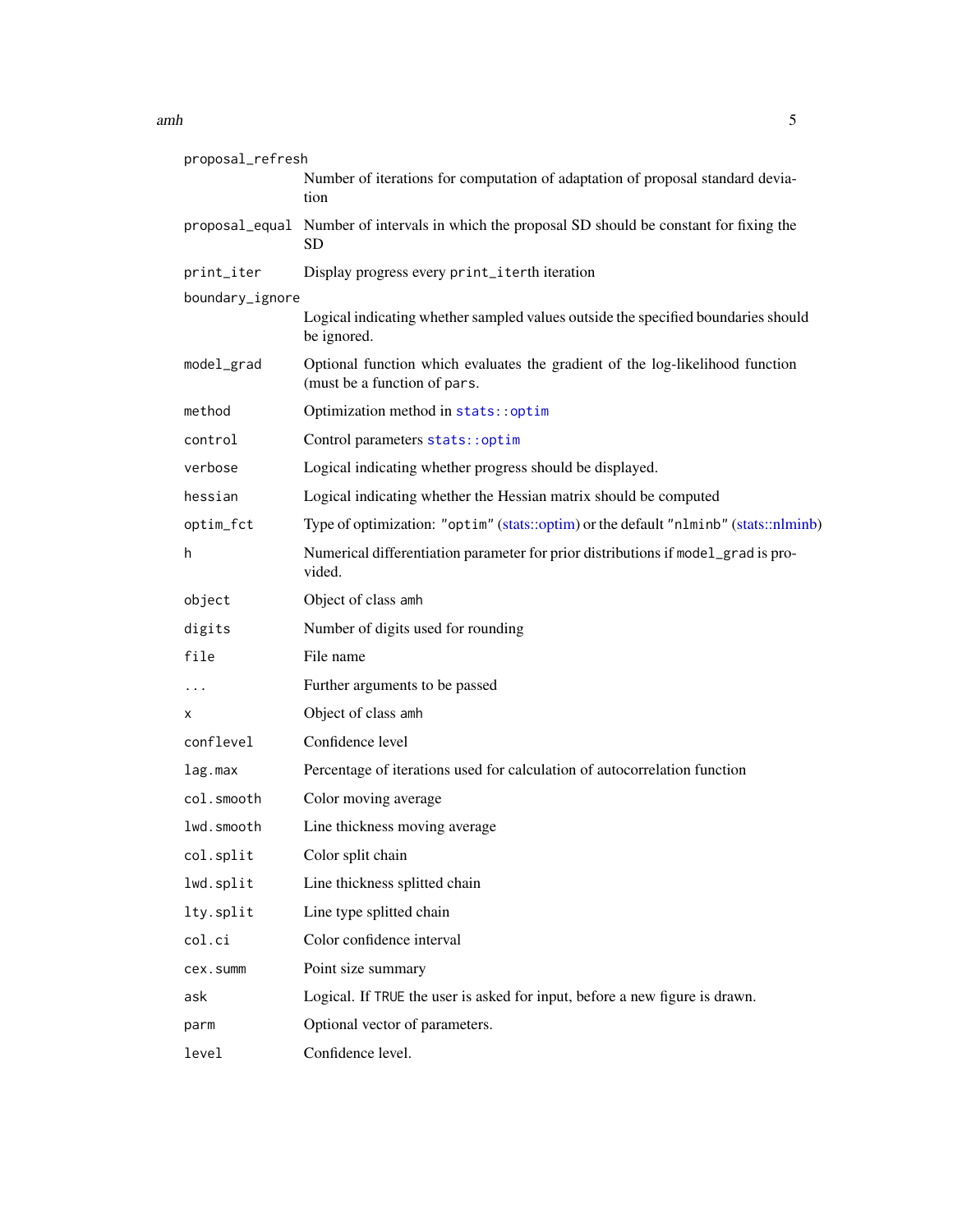# Value

List of class amh including entries

| pars_chain               | Data frame with sampled parameters                                                                              |  |  |  |  |  |  |
|--------------------------|-----------------------------------------------------------------------------------------------------------------|--|--|--|--|--|--|
| acceptance_parameters    |                                                                                                                 |  |  |  |  |  |  |
|                          | Acceptance probabilities                                                                                        |  |  |  |  |  |  |
| amh_summary              | Summary of parameters                                                                                           |  |  |  |  |  |  |
| coef                     | Coefficient obtained from marginal MAP estimation                                                               |  |  |  |  |  |  |
| pmle_pars                | Object of parameters and posterior values corresponding to multivariate maxi-<br>mum of posterior distribution. |  |  |  |  |  |  |
| comp_estimators          |                                                                                                                 |  |  |  |  |  |  |
|                          | Estimates for univariate MAP, multivariate MAP and mean estimator and corre-<br>sponding posterior estimates.   |  |  |  |  |  |  |
| ic                       | Information criteria                                                                                            |  |  |  |  |  |  |
| $m$ cmcobj               | Object of class mcmc for coda package                                                                           |  |  |  |  |  |  |
| proposal_sd              | Used proposal standard deviations                                                                               |  |  |  |  |  |  |
| proposal_sd_history      |                                                                                                                 |  |  |  |  |  |  |
|                          | History of proposal standard deviations during burn-in iterations                                               |  |  |  |  |  |  |
| acceptance_rates_history |                                                                                                                 |  |  |  |  |  |  |
|                          | History of acceptance rates for all parameters during burn-in phase                                             |  |  |  |  |  |  |
| $\cdots$                 | More values                                                                                                     |  |  |  |  |  |  |

# References

Cole, S. R., Chu, H., & Greenland, S. (2013). Maximum likelihood, profile likelihood, and penalized likelihood: a primer. *American Journal of Epidemiology, 179*(2), 252-260. doi: [10.1093/aje/](https://doi.org/10.1093/aje/kwt245) [kwt245](https://doi.org/10.1093/aje/kwt245)

Hoff, P. D. (2009). *A first course in Bayesian statistical methods*. New York: Springer.

Roberts, G. O., & Rosenthal, J. S. (2001). Optimal scaling for various Metropolis-Hastings algorithms. *Statistical Science, 16*(4), 351-367. doi: [10.1214/ss/1015346320](https://doi.org/10.1214/ss/1015346320)

# See Also

See the Bayesian CRAN Task View for lot of information about alternative R packages.

[sirt::prior\\_model\\_parse](#page-0-0)

# Examples

```
## Not run:
#############################################################################
# EXAMPLE 1: Constrained multivariate normal distribution
#############################################################################
```
<span id="page-5-0"></span> $\epsilon$  6 amh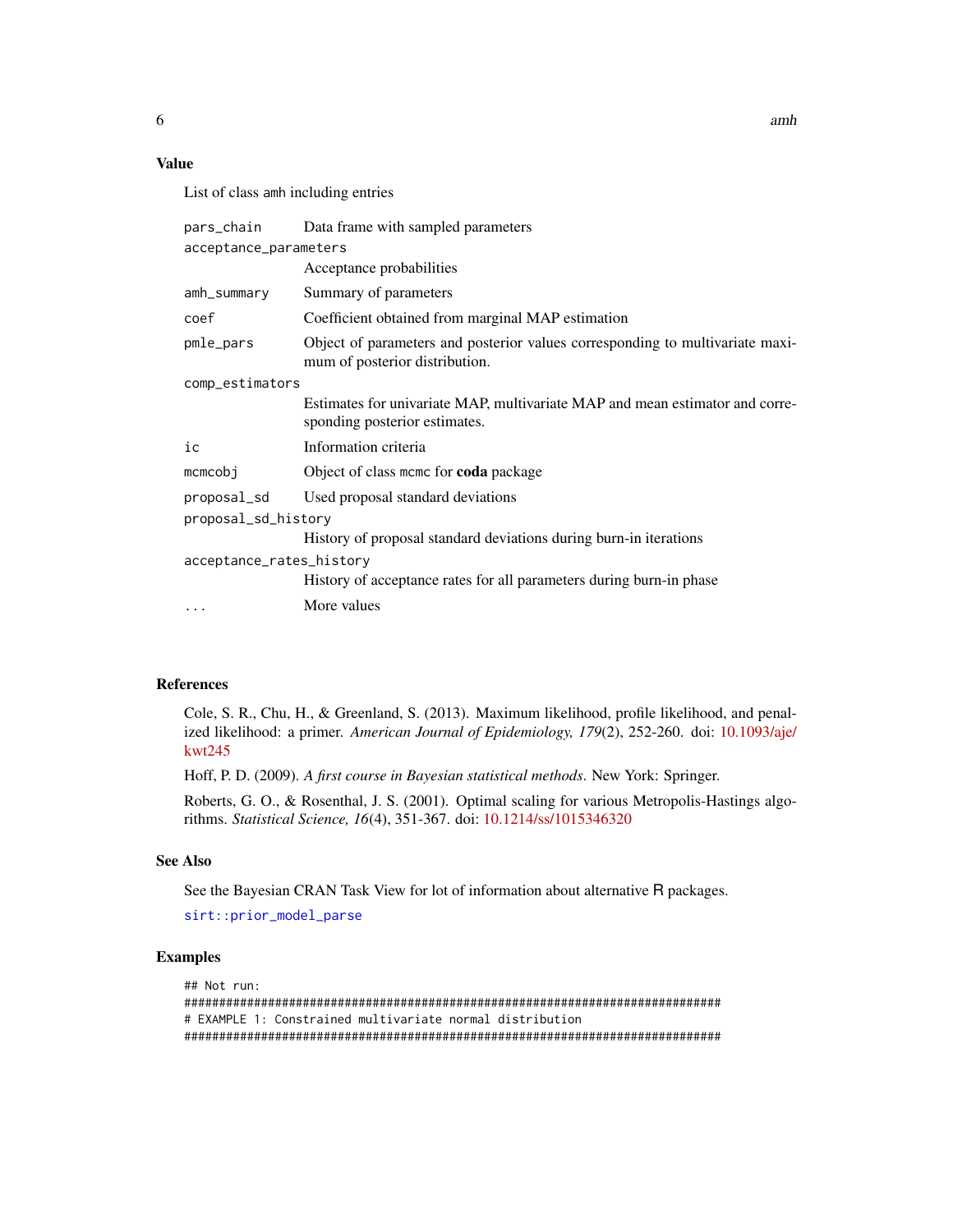```
#--- simulate data
Sigma <- matrix( c(
   1, .55, .5,
    .55, 1, .45,
    .5, .45, 1 ), nrow=3, ncol=3, byrow=TRUE )
mu \leftarrow c(0,1,1.2)N < -400set.seed(9875)
dat <- MASS::mvrnorm( N, mu, Sigma )
colnames(dat) <- paste0("Y",1:3)
S <- stats::cov(dat)
M <- colMeans(dat)
#-- define maximum likelihood function for normal distribution
fit_ml <- function( S, Sigma, M, mu, n, log=TRUE){
    Sigma1 <- solve(Sigma)
   p <- ncol(Sigma)
   det_Sigma <- det( Sigma )
   eps <- 1E-30
    if ( det_Sigma < eps ){
            det_Sigma <- eps
    }
    11 <- - p * log( 2*pi ) - t( M - mu ) %*% Sigma1 %*% ( M - mu ) -
                  log( det_Sigma ) - sum( diag( Sigma1 %*% S ) )
    11 <- n/2 * 11if (! log){
       11 \leftarrow \exp(11)}
    l1 <- l1[1,1]
    return(l1)
}
# This likelihood function can be directly accessed by the loglike_mvnorm function.
#--- define data input
data <- list( "S"=S, "M"=M, "n"=N )
#--- define list of prior distributions
prior <- list()
prior[["mu1"]] <- list( "dnorm", list( x=NA, mean=0, sd=1 ) )
prior[["mu2"]] <- list( "dnorm", list( x=NA, mean=0, sd=5 ) )
prior[["sig1"]] <- list( "dunif", list( x=NA, 0, 10 ) )
prior[["rho"]] <- list( "dunif", list( x=NA,-1, 1 ) )
#** alternatively, one can specify the prior as a string and uses
# the 'prior_model_parse' function
prior_model2 <- "
  mu1 \sim dnorm(x=NA, mean=0, sd=1)
   mu2 \sim dnorm(x=NA, mean=0, sd=5)
   sig1 \sim dunif(x=NA, 0,10)
   rho ~ dunif(x=NA,-1,1)
   "
# convert string
prior2 <- sirt::prior_model_parse( prior_model2 )
```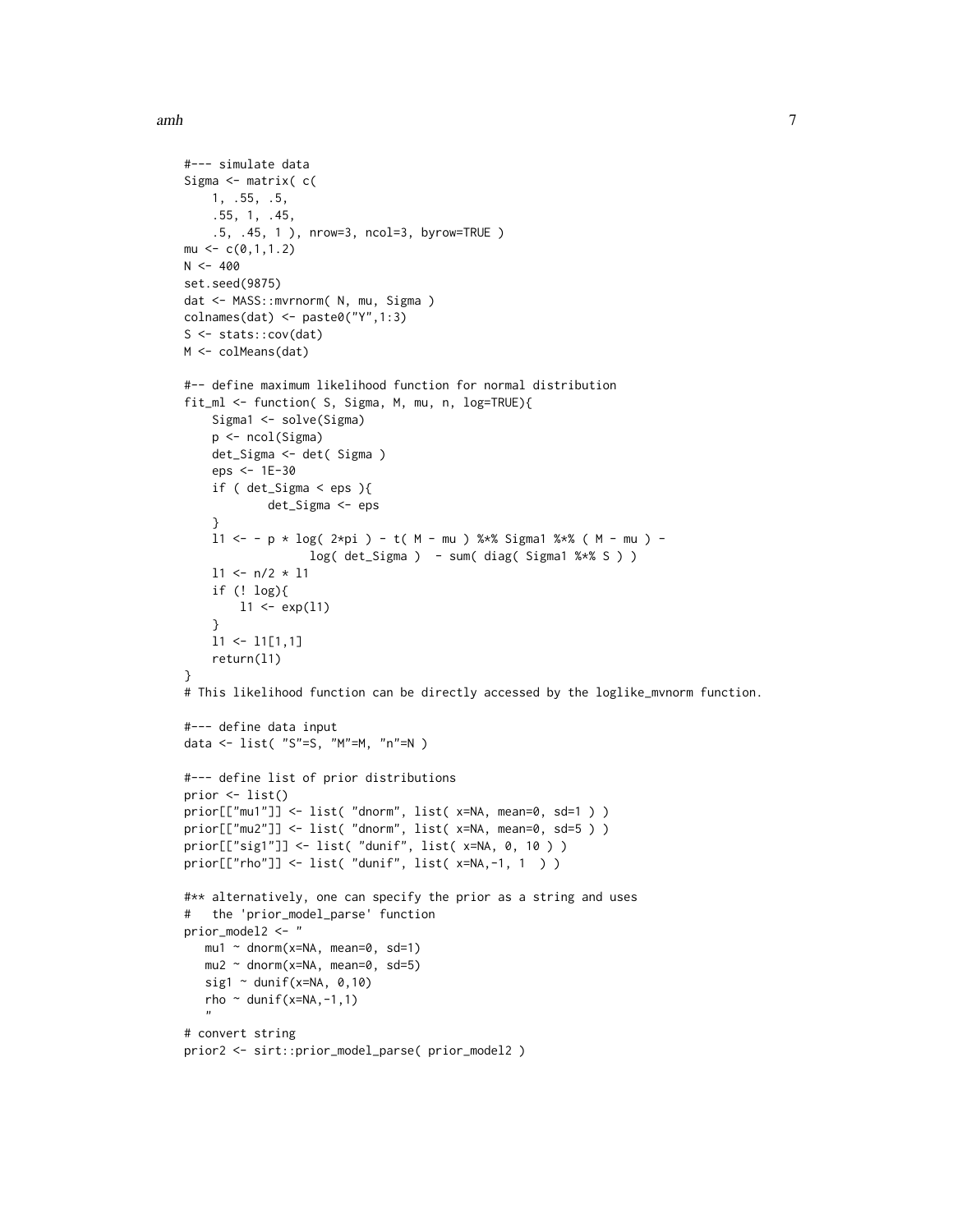```
prior2 # should be equal to prior
#--- define log likelihood function for model to be fitted
model <- function( pars, data ){
   # mean vector
   mu <- pars[ c("mu1", rep("mu2",2) ) ]
   # covariance matrix
    m1 \leq m1 atrix( pars["rho"] * pars["sig1"]^2, 3, 3 )
    diag(m1) <- rep( pars["sig1"]^2, 3 )
    Sigma <- m1
    # evaluate log-likelihood
    ll <- fit_ml( S=data$S, Sigma=Sigma, M=data$M, mu=mu, n=data$n)
    return(ll)
}
#--- initial parameter values
pars <-c(1,2,2,0)names(pars) <- c("mu1", "mu2", "sig1", "rho")
#--- initial proposal distributions
proposal_sd <- c( .4, .1, .05, .1 )
names(proposal_sd) <- names(pars)
#--- lower and upper bound for parameters
pars_lower <- c( -10, -10, .001, -.999 )
pars_upper <- c( 10, 10, 1E100, .999 )
#--- define list with derived parameters
derivedPars <- list( "var1"=~ I( sig1^2 ), "d1"=~ I( ( mu2 - mu1 ) / sig1 ) )
#*** start Metropolis-Hastings sampling
mod <- LAM::amh( data, nobs=data$n, pars=pars, model=model,
          prior=prior, proposal_sd=proposal_sd,
          n.iter=1000, n.burnin=300, derivedPars=derivedPars,
          pars_lower=pars_lower, pars_upper=pars_upper )
# some S3 methods
summary(mod)
plot(mod, ask=TRUE)
coef(mod)
vcov(mod)
logLik(mod)
#--- compare Bayesian credibility intervals and HPD intervals
ci <- cbind( confint(mod), coda::HPDinterval(mod$mcmcobj)[-1, ] )
ci
# interval lengths
cbind(ci[,2]-ci[,1],ci[,4] - ci[,3])
#--- plot update history of proposal standard deviations
graphics::matplot( x=rownames(mod$proposal_sd_history),
          y=mod$proposal_sd_history, type="o", pch=1:6)
#**** compare results with lavaan package
library(lavaan)
```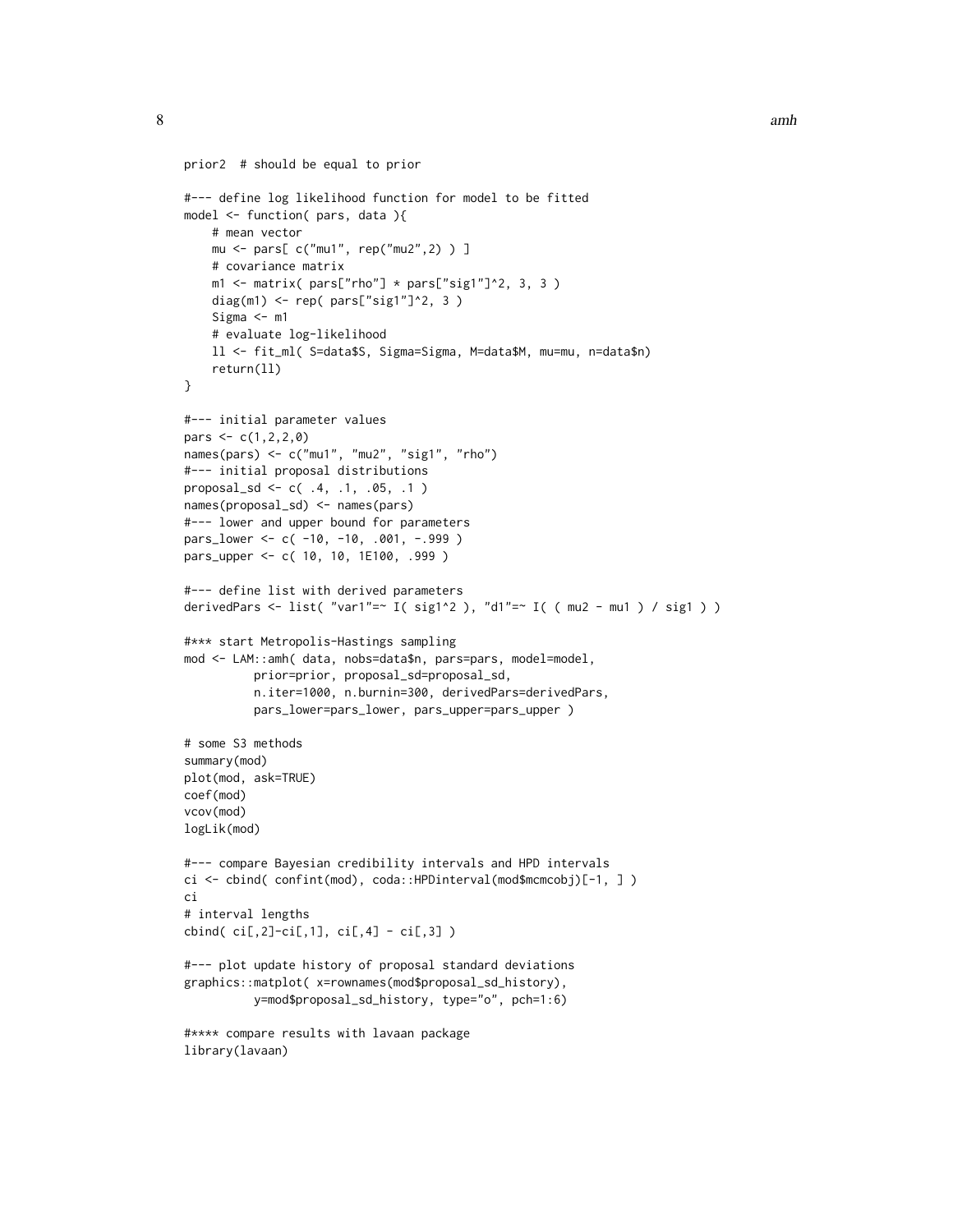}

}

```
lavmodel <- "
   F = ~ 1*Y1 + 1*Y2 + 1*Y3F ~~ rho*F
   Y1 ~~ v1*Y1
   Y2 ~~ v1*Y2
   Y3 ~~ v1*Y3
   Y1 ~ mu1 * 1
   Y2 \sim mu2 * 1
   Y3 ~ - m u 2 ~ * ~ 1# total standard deviation
   sig1 := sqrt(rho + v1)
    "
# estimate model
mod2 <- lavaan::sem( data=as.data.frame(dat), lavmodel )
summary(mod2)
logLik(mod2)
#*** compare results with penalized maximum likelihood estimation
mod3 <- LAM::pmle( data=data, nobs=data$n, pars=pars, model=model, prior=prior,
            pars_lower=pars_lower, pars_upper=pars_upper, verbose=TRUE )
# model summaries
summary(mod3)
confint(mod3)
vcov(mod3)
#*** penalized likelihood estimation with provided gradient of log-likelihood
library(CDM)
fct <- function(x){
   model(pars=x, data=data )
# use numerical gradient (just for illustration)
grad <- function(pars){
   CDM::numerical_Hessian(par=pars, FUN=fct, gradient=TRUE, hessian=FALSE)
#- estimate model
mod3b <- LAM::pmle( data=data, nobs=data$n, pars=pars, model=model, prior=prior, model_grad=grad,
            pars_lower=pars_lower, pars_upper=pars_upper, verbose=TRUE )
summary(mod3b)
#--- lavaan with covariance and mean vector input
mod2a <- lavaan::sem( sample.cov=data$S, sample.mean=data$M, sample.nobs=data$n,
                model=lavmodel )
coef(mod2)
coef(mod2a)
#--- fit covariance and mean structure by fitting a transformed
# covariance structure
#* create an expanded covariance matrix
p \leftarrow \text{ncol}(S)S1 <- matrix( NA, nrow=p+1, ncol=p+1 )
```

```
S1[1:p,1:p] < -S + outer(M, M)
```

```
S1[p+1,1:p] <- S1[1:p, p+1] <- M
```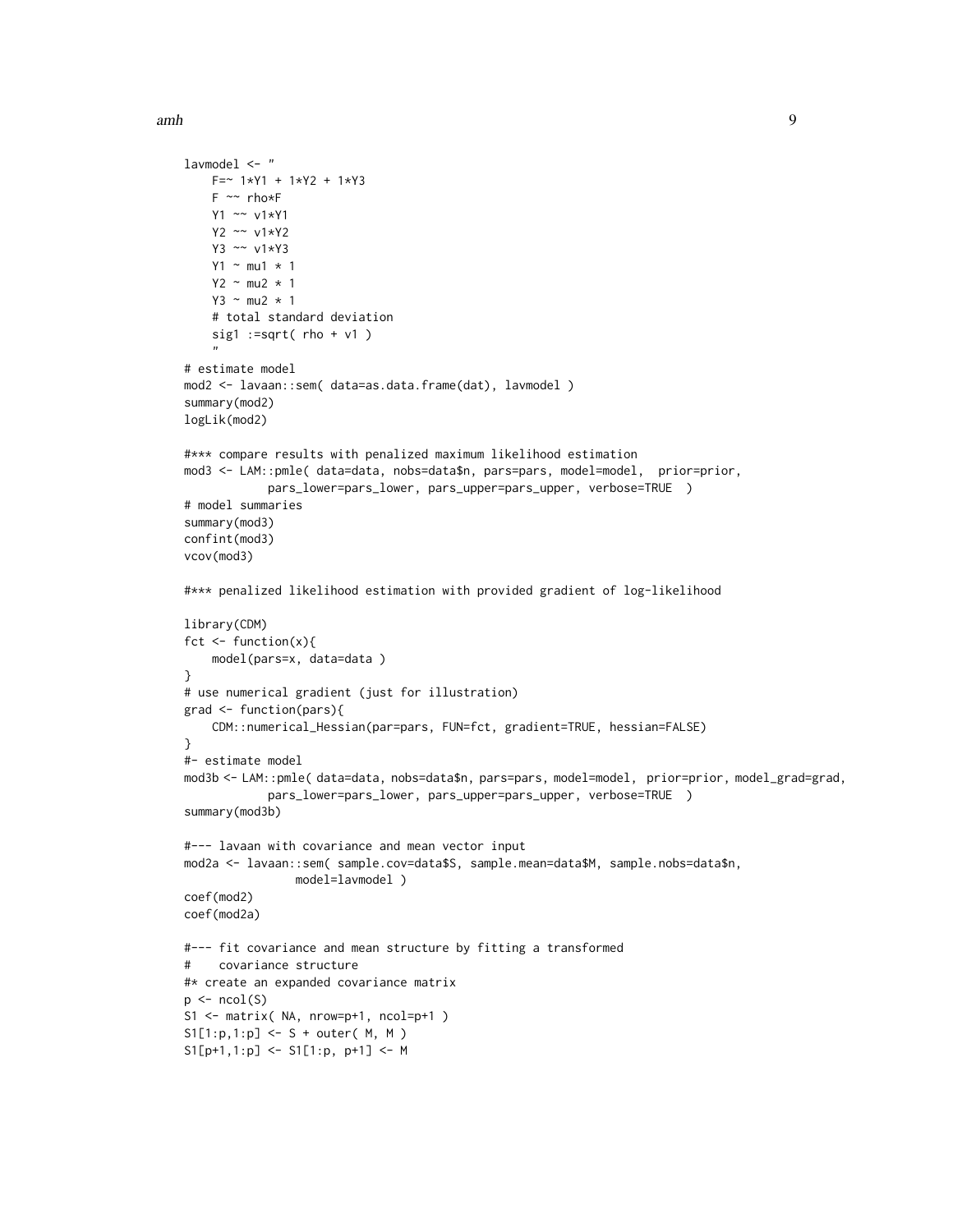```
S1[p+1,p+1] <- 1
vars <- c( colnames(S), "MY" )
rownames(S1) <- colnames(S1) <- vars
#* lavaan model
lavmodel <- "
   # indicators
   F = ~ 1*Y1 + 1*Y2 + 1*Y3# pseudo-indicator representing mean structure
   FM=~ 1*MY
   MY ~~ 0*MY
   FM ~~ 1*FM
   F \sim 0*FM# mean structure
   FM=~ mu1*Y1 + mu2*Y2 + mu2*Y3
    # variance structure
    F ~~ rho*F
   Y1 ~~ v1*Y1
   Y2 ~~ v1*Y2
   Y3 ~~ v1*Y3
    sig1 := sqrt(rho + v1)"
# estimate model
mod2b <- lavaan::sem( sample.cov=S1,sample.nobs=data$n,
                model=lavmodel )
summary(mod2b)
summary(mod2)
#############################################################################
# EXAMPLE 2: Estimation of a linear model with Box-Cox transformation of response
#############################################################################
#*** simulate data with Box-Cox transformation
set.seed(875)
N < - 1000b0 < -1.5b1 < - .3sigma <-.5
lambda <-0.3# apply inverse Box-Cox transformation
  # yl=( y^lambda - 1 ) / lambda
  # -> y=( lambda * yl + 1 )^(1/lambda)
x <- stats::rnorm( N, mean=0, sd=1 )
yl <- stats::rnorm( N, mean=b0, sd=sigma ) + b1*x
# truncate at zero
eps <- .01
yl <- ifelse( yl < eps, eps, yl )
y \leftarrow ( lambda * y1 + 1 ) ^(1/lambda )
#-- display distributions of transformed and untransformed data
   graphics::par(mfrow=c(1,2))
graphics::hist(yl, breaks=20)
graphics::hist(y, breaks=20)
```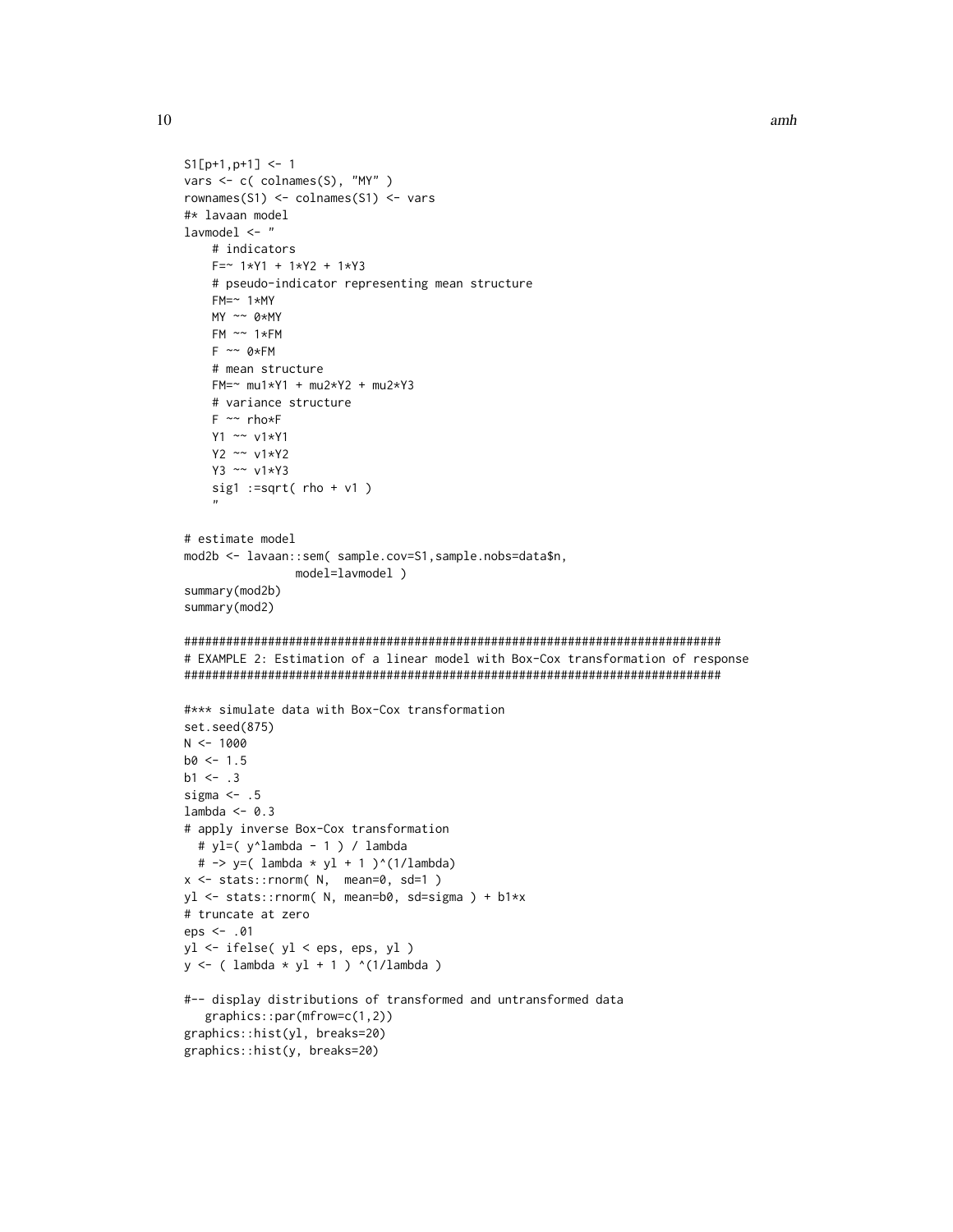```
graphics::par(mfrow=c(1,1))
#*** define vector of parameters
pars \leq -c(0, 0, 1, -2)names(pars) <- c("b0", "b1", "sigma", "lambda")
#*** input data
data \leftarrow list( "y"=y, "x"=x)
#*** define model with log-likelihood function
model <- function( pars, data ){
    sigma <- pars["sigma"]
   b0 <- pars["b0"]
   b1 <- pars["b1"]
    lambda <- pars["lambda"]
    if ( abs(lambda) < .01 { lambda <- .01 * sign(lambda) }
   y <- data$y
   x <- data$x
   n <- length(y)
   y_lambda <- ( y^lambda - 1 ) / lambda
    11 \leftarrow - n/2 * log(2 * pi) - n * log( signa) -1/(2*sigma^2)* sum( (y_1ambda - b0 - b1*x)^2 ) +(lambda - 1) * sum(log(y))return(ll)
}
#-- test model function
model( pars, data )
#*** define prior distributions
prior <- list()
prior[["b0"]] <- list( "dnorm", list( x=NA, mean=0, sd=10 ) )
prior[["b1"]] <- list( "dnorm", list( x=NA, mean=0, sd=10 ) )
prior[["sigma"]] <- list( "dunif", list( x=NA, 0, 10 ) )
prior[["lambda"]] <- list( "dunif", list( x=NA, -2, 2 ) )
#*** define proposal SDs
proposal_sd <- c( .1, .1, .1, .1 )
names(proposal_sd) <- names(pars)
#*** define bounds for parameters
pars_lower <- c( -100, -100, .01, -2 )
pars_upper <- c( 100, 100, 100, 2 )
#*** sampling routine
mod <- LAM::amh( data, nobs=N, pars, model, prior, proposal_sd,
        n.iter=10000, n.burnin=2000, n.sims=5000,
        pars_lower=pars_lower, pars_upper=pars_upper )
#-- S3 methods
summary(mod)
plot(mod, ask=TRUE )
#*** estimating Box-Cox transformation in MASS package
library(MASS)
mod2 <- MASS::boxcox( stats::lm( y \sim x ), lambda=seq(-1,2,length=100) )
mod2$x[ which.max( mod2$y ) ]
#*** estimate Box-Cox parameter lambda with car package
```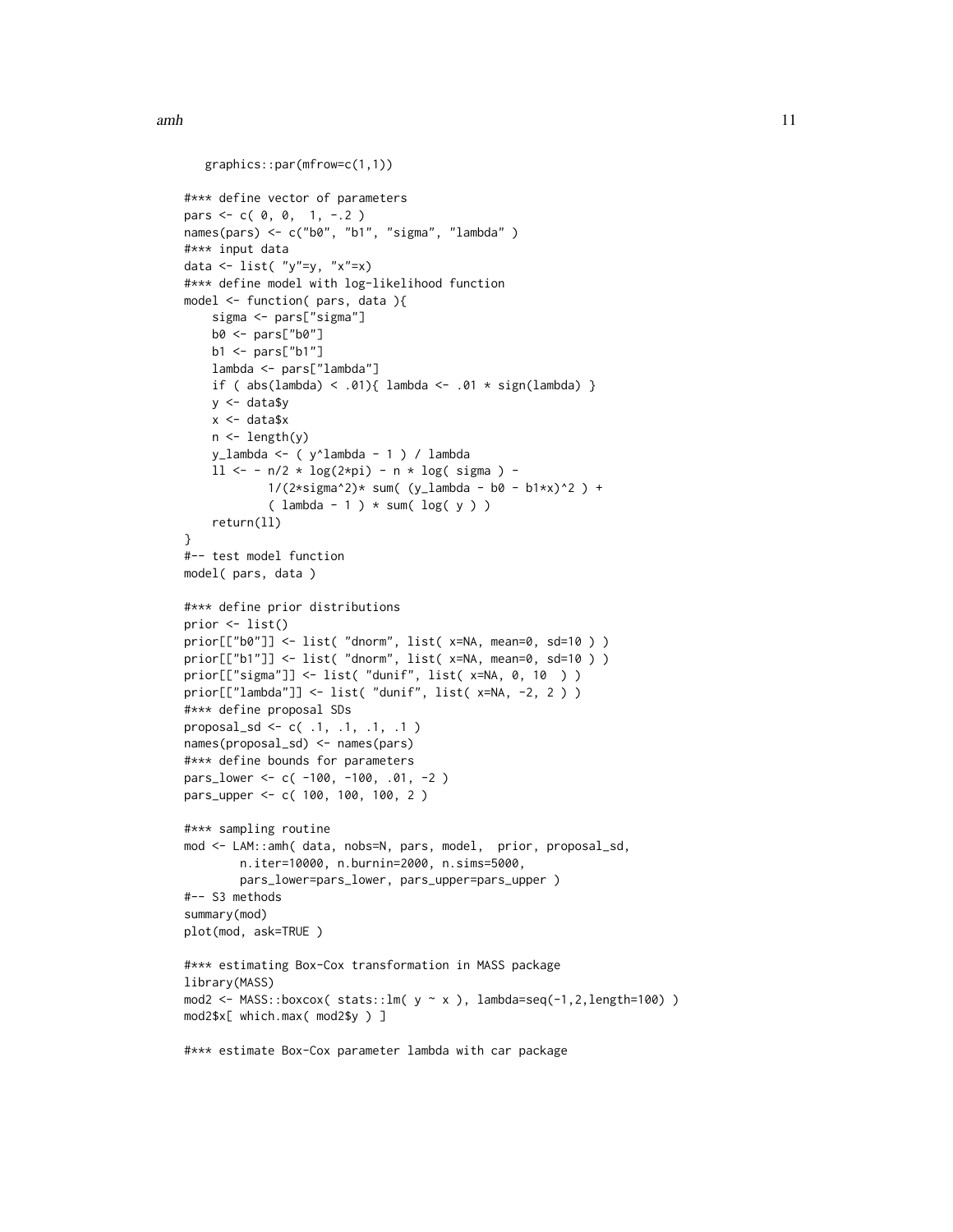```
library(car)
mod3 <- car::powerTransform( y ~ x )
summary(mod3)
# fit linear model with transformed response
mod3a <- stats::lm( car::bcPower( y, mod3$roundlam) ~ x )
summary(mod3a)
#############################################################################
# EXAMPLE 3: STARTS model directly specified in LAM or lavaan
#############################################################################
## Data from Wu (2016)
library(LAM)
library(sirt)
library(STARTS)
## define list with input data
## S ... covariance matrix, M ... mean vector
# read covariance matrix of data in Wu (older cohort, positive affect)
S <- matrix( c( 12.745, 7.046, 6.906, 6.070, 5.047, 6.110,
    7.046, 14.977, 8.334, 6.714, 6.91, 6.624,
    6.906, 8.334, 13.323, 7.979, 8.418, 7.951,
    6.070, 6.714, 7.979, 12.041, 7.874, 8.099,
    5.047, 6.91, 8.418, 7.874, 13.838, 9.117,
    6.110, 6.624, 7.951, 8.099, 9.117, 15.132 ),
    nrow=6, ncol=6, byrow=TRUE )
#* standardize S such that the average SD is 1 (for ease of interpretation)
M_SD <- mean( sqrt( diag(S) ))
S \leftarrow S / M_SSD^2colnames(S) <- rownames(S) <- paste0("W",1:6)
W < -6 # number of measurement waves
data <- list( "S"=S, "M"=rep(0,W), "n"=660, "W"=W )
#*** likelihood function for the STARTS model
model <- function( pars, data ){
   # mean vector
   mu <- data$M
   # covariance matrix
    W <- data$W
    var_trait <- pars["vt"]
   var_ar <- pars["va"]
   var_state <- pars["vs"]
    a \leftarrow \text{pars}['b"]Sigma <- STARTS::starts_uni_cov( W=W, var_trait=var_trait,
                var_ar=var_ar, var_state=var_state, a=a )
    # evaluate log-likelihood
    ll <- LAM::loglike_mvnorm( S=data$S, Sigma=Sigma, M=data$M, mu=mu,
                n=data$n, lambda=1E-5)
    return(ll)
}
#** Note:
```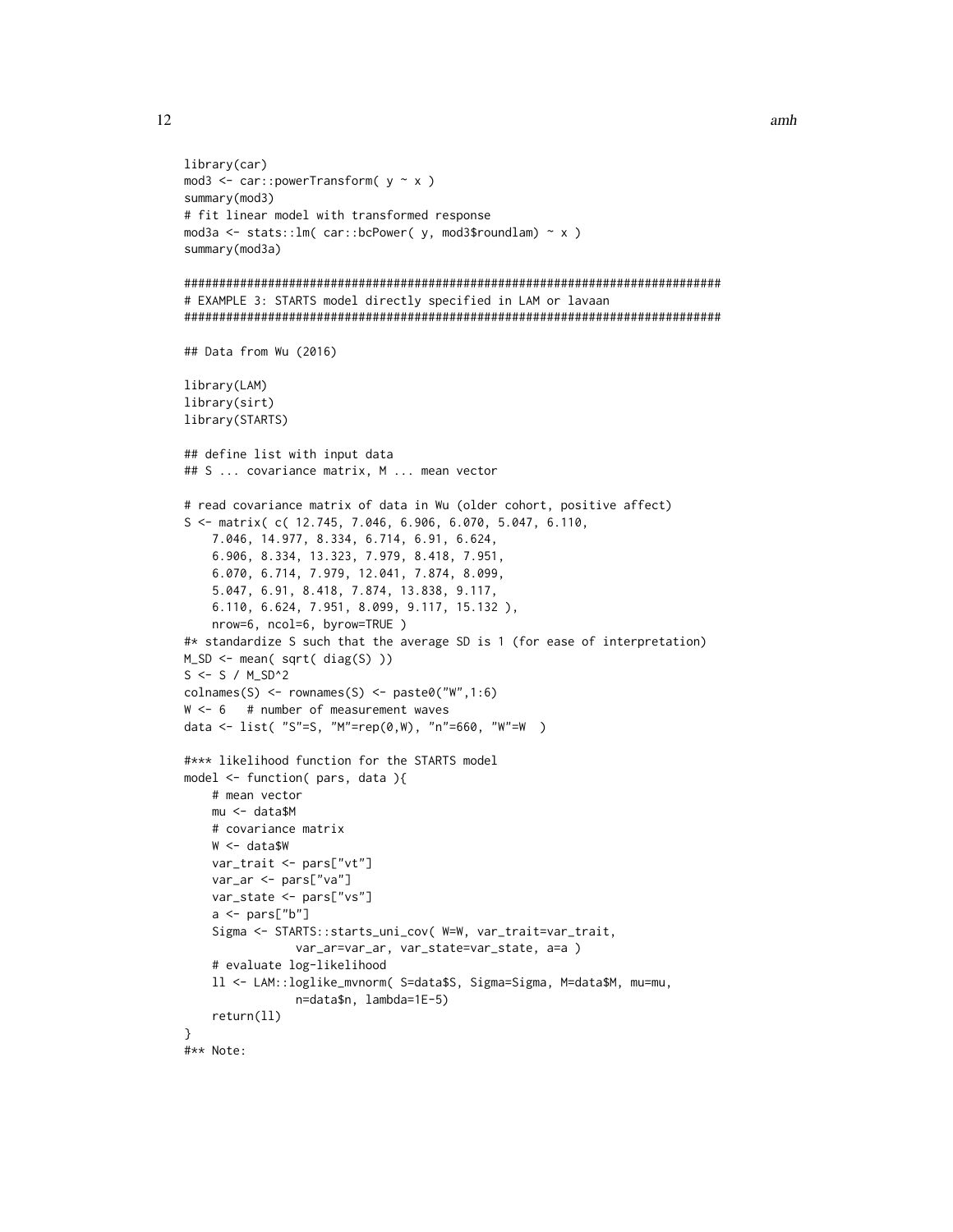$amh$  13

```
# (1) The function starts_uni_cov calculates the model implied covariance matrix
# for the STARTS model.
# (2) The function loglike_mvnorm evaluates the loglikelihood for a multivariate
# normal distribution given sample and population means M and mu, and sample
# and population covariance matrix S and Sigma.
#*** starting values for parameters
pars <- c( .33, .33, .33, .75)
names(pars) <- c("vt","va","vs","b")
#*** bounds for acceptance rates
acceptance_bounds <- c( .45, .55 )
#*** starting values for proposal standard deviations
proposal_sd <- c( .1, .1, .1, .1 )
names(proposal_sd) <- names(pars)
#*** lower and upper bounds for parameter estimates
pars_lower <- c( .001, .001, .001, .001 )
pars_upper <- c( 10, 10, 10, .999 )
#*** define prior distributions | use prior sample size of 3
prior_model <- "
   vt ~ dinvgamma2(NA, 3, .33 )
   va ~ dinvgamma2(NA, 3, .33 )
   vs ~ dinvgamma2(NA, 3, .33 )
   b \sim dbeta(NA, 4, 4)
       "
#*** define number of iterations
n.burnin <- 5000
n.iter <- 20000
set.seed(987) # fix random seed
#*** estimate model with 'LAM::amh' function
mod <- LAM::amh( data=data, nobs=data$n, pars=pars, model=model,
           prior=prior_model, proposal_sd=proposal_sd, n.iter=n.iter,
           n.burnin=n.burnin, pars_lower=pars_lower, pars_upper=pars_upper)
#*** model summary
summary(mod)
 ## Parameter Summary (Marginal MAP estimation)
 ## parameter MAP SD Q2.5 Q97.5 Rhat SERatio effSize accrate
 ## 1 vt 0.352 0.088 0.122 0.449 1.014 0.088 128 0.557
 ## 2 va 0.335 0.080 0.238 0.542 1.015 0.090 123 0.546
 ## 3 vs 0.341 0.018 0.297 0.367 1.005 0.042 571 0.529
 ## 4 b 0.834 0.065 0.652 0.895 1.017 0.079 161 0.522
 ##
 ## Comparison of Different Estimators
 ##
 ## MAP: Univariate marginal MAP estimation
 ## mMAP: Multivariate MAP estimation (penalized likelihood estimate)
 ## Mean: Mean of posterior distributions
 ##
 ## Parameter Summary:
 ## parm MAP mMAP Mean
 ## 1 vt 0.352 0.294 0.300
 ## 2 va 0.335 0.371 0.369
 ## 3 vs 0.341 0.339 0.335
 ## 4 b 0.834 0.822 0.800
```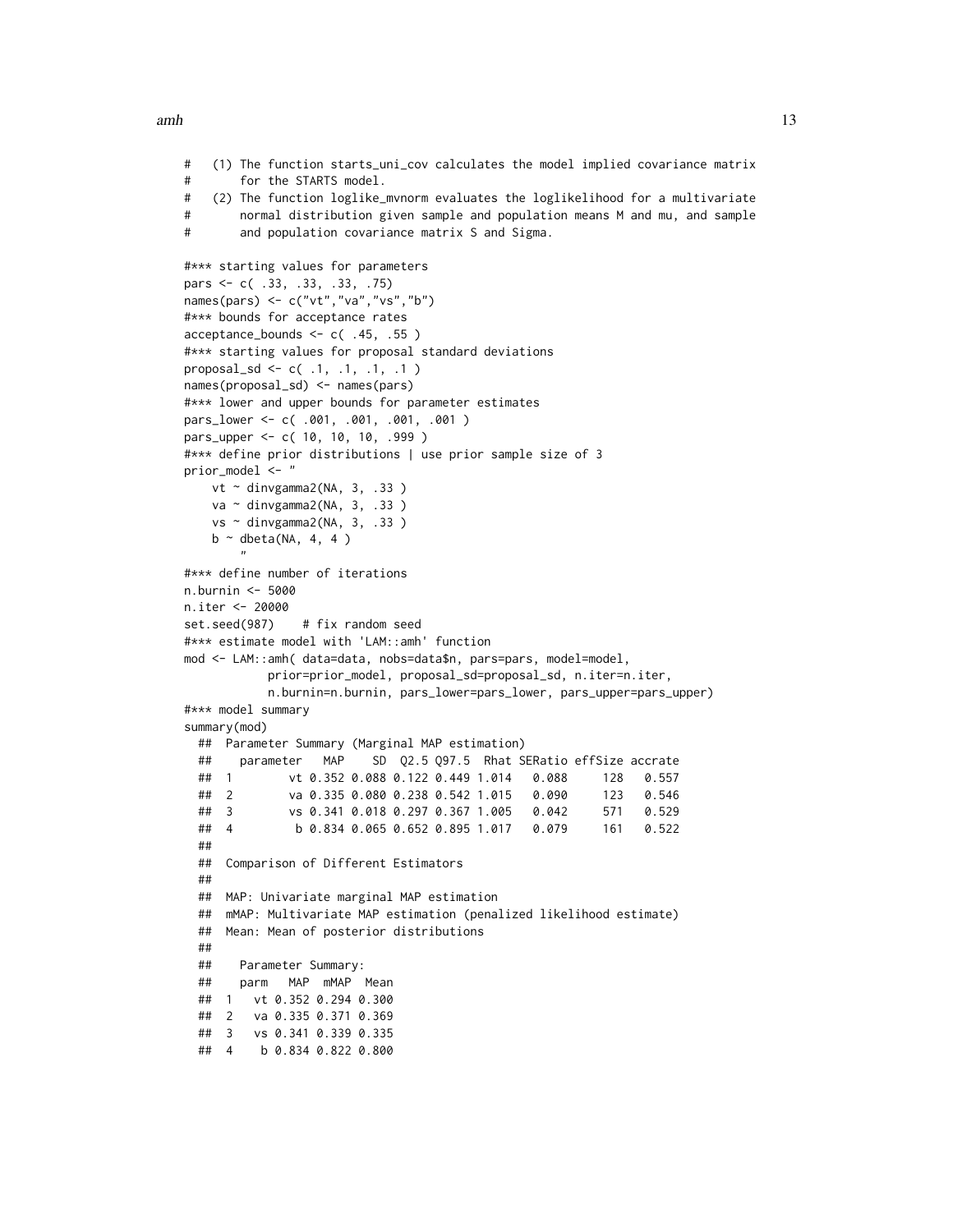```
#* inspect convergence
plot(mod, ask=TRUE)
#---------------------------
# fitting the STARTS model with penalized maximum likelihood estimation
mod2 <- LAM::pmle( data=data, nobs=data$n, pars=pars, model=model, prior=prior_model,
           pars_lower=pars_lower, pars_upper=pars_upper, method="L-BFGS-B",
           control=list( trace=TRUE ) )
# model summaries
summary(mod2)
 ## Parameter Summary
 ## parameter est se t p active
 ## 1 vt 0.298 0.110 2.712 0.007 1
 ## 2 va 0.364 0.102 3.560 0.000 1
 ## 3 vs 0.337 0.018 18.746 0.000 1
 ## 4 b 0.818 0.074 11.118 0.000 1
#---------------------------
# fitting the STARTS model in lavaan
library(lavaan)
## define lavaan model
lavmodel <- "
     #*** stable trait
    T=- 1*W1 + 1*W2 + 1*W3 + 1*W4 + 1*W5 + 1*W6T \sim vt * TW1 ~~ 0*W1
    W2 ~~ 0*W2
    W3 ~~ 0*W3
    W4 ~~ 0*W4
    W5 ~~ 0*W5
    W6 ~~ 0*W6
    #*** autoregressive trait
    AR1=~1*W1AR2=~ 1*W2
    AR3=~1*W3AR4=~1*W4AR5=~ 1*W5
    AR6=~ 1*W6
    #*** state component
    S1 = ~ 1*W1S2=~ 1*W2
    S3=~ 1*W3
    S4 = ~ 1*W4S5=~ 1*W5
    S6=~ 1*W6
    S1 \sim vs * S1
    S2 ~\sim vs ~\star S2
    S3 \sim vs \star S3
    S4 \sim vs \star S4
    S5 \sim vs \star S5
```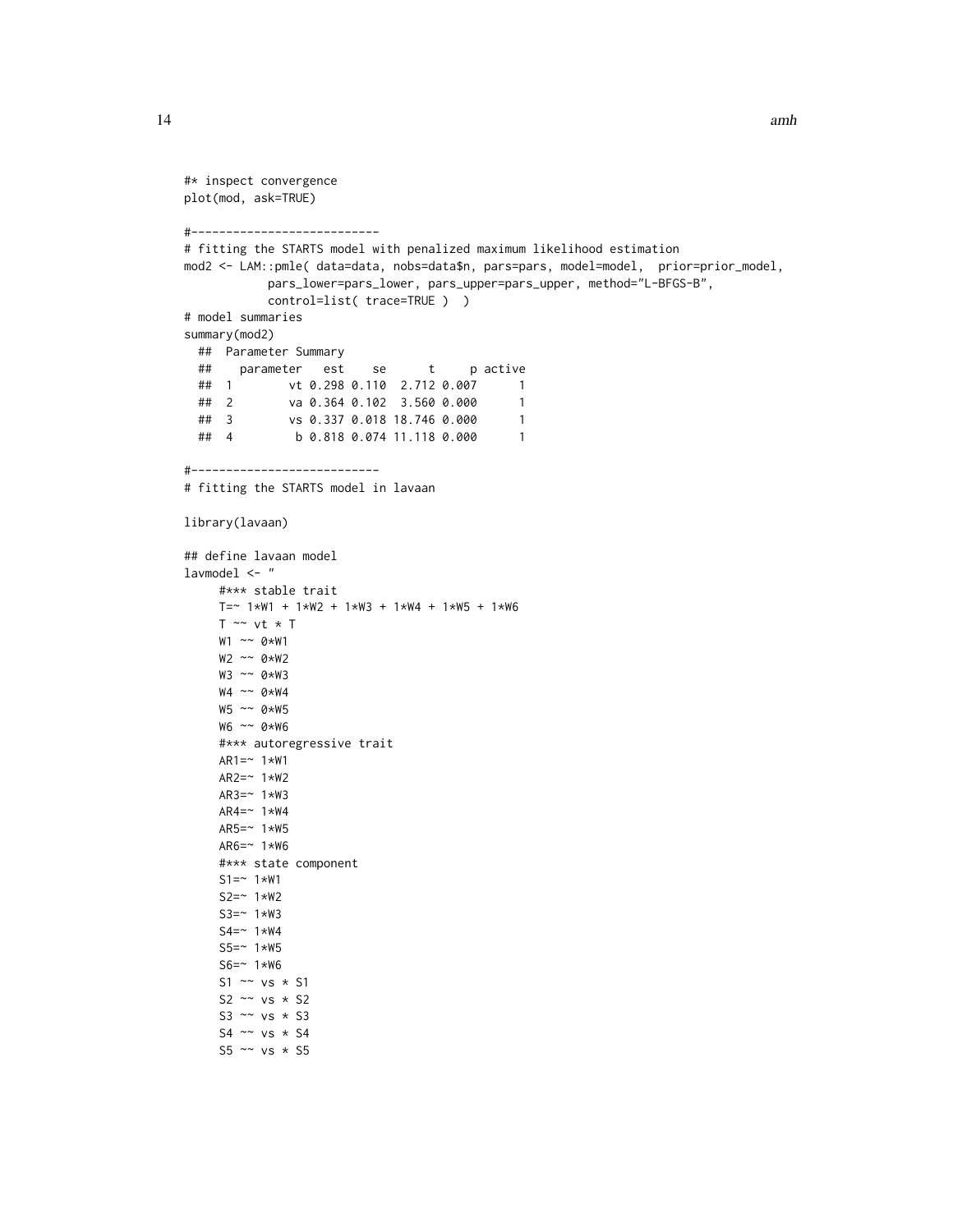```
S6 ~\sim vs * S6
     AR2 \sim b \times AR1AR3 \sim b \star AR2
    AR4 \sim b \star AR3
    AR5 ~ ~ b ~ * ~ AR4AR6 \sim b \star AR5
    AR1 ~~ va * AR1
    AR2 ~~ v1 * AR2
    AR3 ~~ v1 * AR3
    AR4 \sim v1 \star AR4
    AR5 ~~ v1 * AR5
    AR6 ~~ v1 * AR6
     #*** nonlinear constraint
     v1 == va * ( 1 - b^2)#*** force variances to be positive
    vt > 0.001
    va > 0.001
    vs > 0.001
     #*** variance proportions
    var_total :=vt + vs + va
    propt :=vt / var_total
    propa :=va / var_total
    props :=vs / var_total
    "
# estimate lavaan model
mod <- lavaan::lavaan(model=lavmodel, sample.cov=S, sample.nobs=660)
# summary and fit measures
summary(mod)
lavaan::fitMeasures(mod)
coef(mod)[ ! duplicated( names(coef(mod))) ]
  ## vt vs b va v1
 ## 0.001000023 0.349754630 0.916789054 0.651723144 0.103948711
## End(Not run)
```
clpm\_to\_ctm *Transformation of Path Coefficients of Cross-Lagged Panel Model*

# Description

Transforms path coefficients  $\Phi(\Delta t_1)$  of a cross-lagged panel model (CLPM) based on time interval  $\Delta t_1$  into a time interval  $\Delta t_2$ . The transformation is based on the assumption of a continuous time model (CTM; Voelkle, Oud, Davidov, & Schmidt, 2012) including a drift matrix A. The transformation relies on the matrix exponential function (see Kuiper & Ryan, 2018), i.e.  $\Phi(\Delta t_1)$  =  $\exp(\mathbf{A}\Delta t_1)$ .

# Usage

```
clpm_to_ctm(Phi1, delta1=1, delta2=2, Phi1_vcov=NULL)
```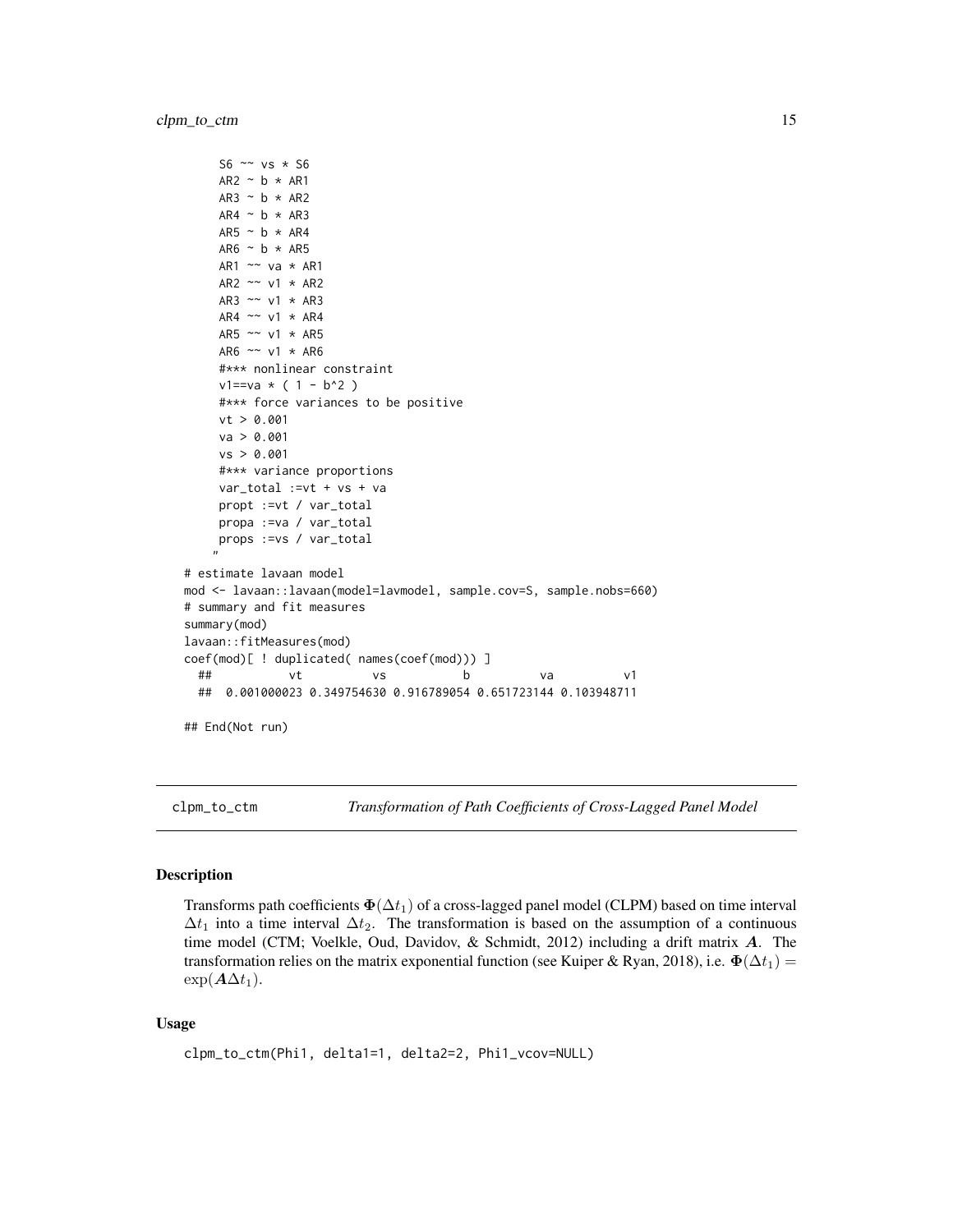# Arguments

| Phi1      | Matrix of path coefficients $\Phi(\Delta t_1)$                           |
|-----------|--------------------------------------------------------------------------|
| delta1    | Numeric $\Delta t_1$                                                     |
| delta2    | Numeric $\Delta t_2$                                                     |
| Phi1_vcov | Optional covariance matrix for parameter estimates of $\Phi(\Delta t_1)$ |

# Value

A list with following entries

| A                   | Drift matrix                             |
|---------------------|------------------------------------------|
| A se                | Standard errors of drift matrix          |
| A vcov              | Covariance matrix of drift matrix        |
| Phi <sub>2</sub>    | Path coefficients $\Phi(\Delta t_2)$     |
| Phi <sub>2</sub> se | Standard errors for $\Phi(\Delta t_2)$   |
| Phi2_vcov           | Covariance matrix for $\Phi(\Delta t_2)$ |

# References

Kuiper, R. M., & Ryan, O. (2018). Drawing conclusions from cross-lagged relationships: Reconsidering the role of the time-interval. *Structural Equation Modeling, 25*(5), 809-823. doi: [10.1080](https://doi.org/10.1080/10705511.2018.1431046)/ [10705511.2018.1431046](https://doi.org/10.1080/10705511.2018.1431046)

Voelkle, M. C., Oud, J. H., Davidov, E., & Schmidt, P. (2012). An SEM approach to continuous time modeling of panel data: Relating authoritarianism and anomia. *Psychological Methods, 17*(2), 176-192. doi: [10.1037/a0027543](https://doi.org/10.1037/a0027543)

# Examples

```
#############################################################################
# EXAMPLE 1: Example of Voelkle et al. (2012)
#############################################################################
```
library(expm)

```
# path coefficient matrix of Voelkle et al. (2012), but see
# also Kuiper and Ryan (2018)
Phi1 <- matrix( c( .64, .18,
                  .03, .89 ), nrow=2, ncol=2, byrow=TRUE )
# transformation to time interval 2
mod <- LAM::clpm_to_ctm(Phi1, delta1=1, delta2=2)
print(mod)
```
## Not run: ############################################################################# # EXAMPLE 2: Example with two dimensions #############################################################################

library(STARTS)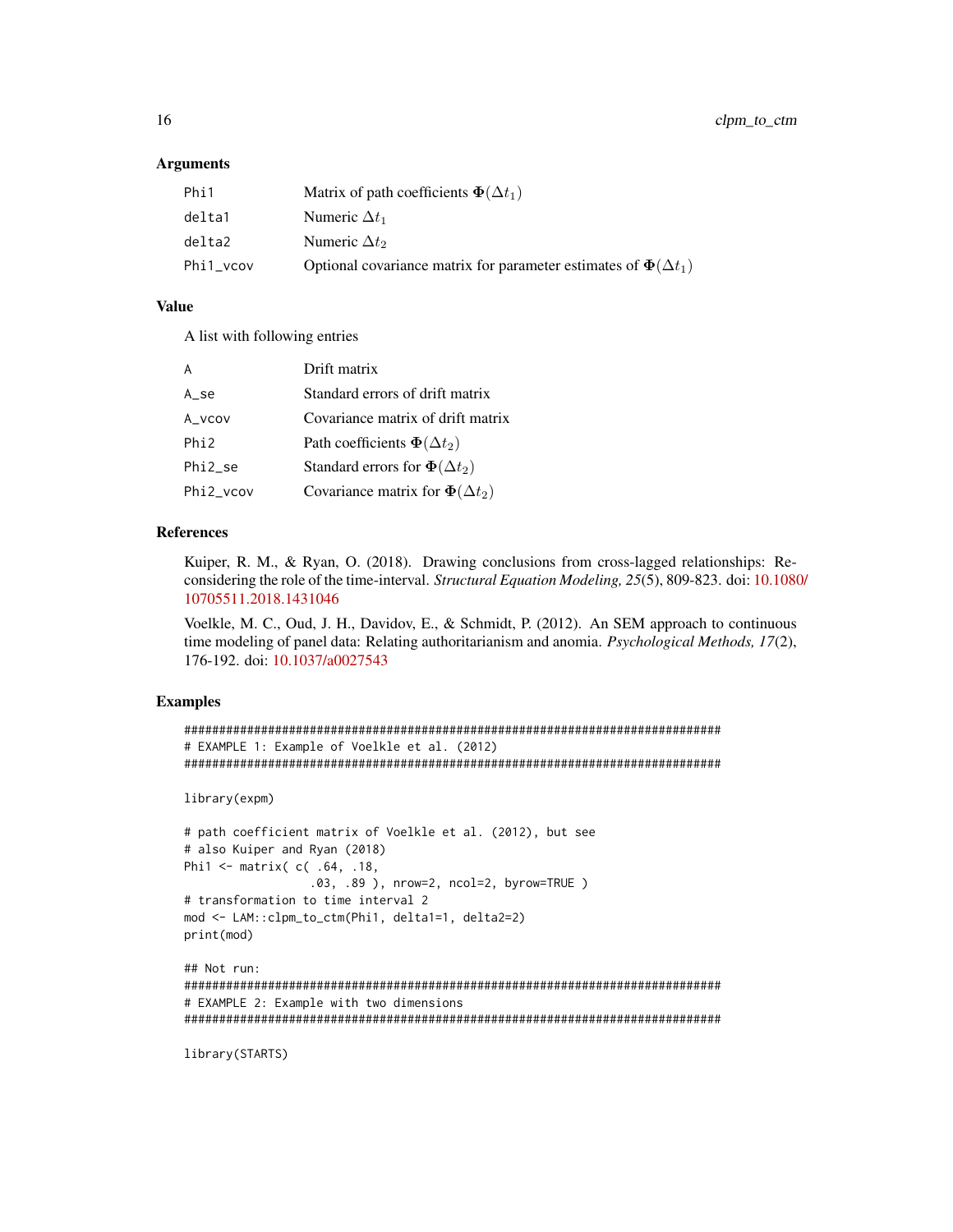# clpm\_to\_ctm 17

```
library(lavaan)
data(data.starts02, package="STARTS")
dat <- data.starts02$younger_cohort
cormat <- cov2cor(as.matrix(dat$covmat))
#-- estimate CLPM
lavmodel <- "
       a2 \sim a1 + b1b2 \sim a1 + b1"
mod <- lavaan::sem(lavmodel, sample.cov=cormat, sample.nobs=500)
summary(mod)
#- select parameters
pars <- c("a2~a1", "a2~b1", "b2~a1", "b2~b1")
Phi1 <- matrix( coef(mod)[pars], 2, 2, byrow=TRUE)
Phi1_vcov <- vcov(mod)[ pars, pars ]
# conversion to time interval 1.75
LAM::clpm_to_ctm(Phi1=Phi1, delta1=1, delta2=1.75, Phi1_vcov=Phi1_vcov)
#############################################################################
# EXAMPLE 3: Example with three dimensions
#############################################################################
library(STARTS)
library(lavaan)
data(data.starts02, package="STARTS")
dat <- data.starts02$younger_cohort
cormat <- cov2cor(as.matrix(dat$covmat))
#-- estimate CLPM
lavmodel <- "
       a4 \sim a1 + b1 + c1b4 - a1 + b1 + c1c4 \sim a1 + b1 + c1"
mod <- lavaan::sem(lavmodel, sample.cov=cormat, sample.nobs=500)
summary(mod)
#- select parameters
pars <- 1:9
Phi1 <- matrix( coef(mod)[pars], 3, 3, byrow=TRUE)
Phi1_vcov <- vcov(mod)[ pars, pars ]
# conversion frpm time interval 3 to time interval 1
LAM::clpm_to_ctm(Phi1=Phi1, delta1=3, delta2=1, Phi1_vcov=Phi1_vcov)
## End(Not run)
```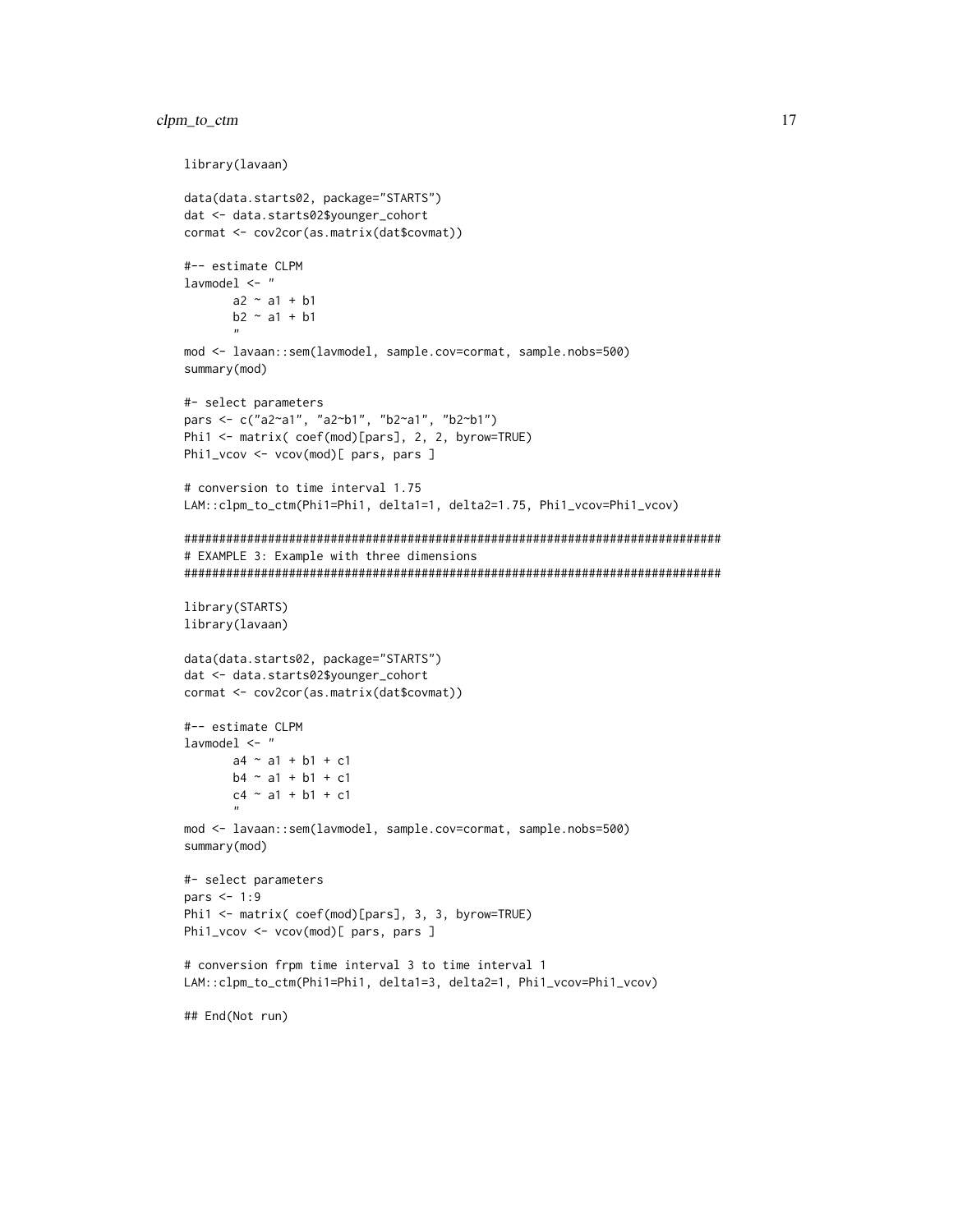<span id="page-17-0"></span>

# Description

Selected datasets from Heck and Thomas (2015).

# Usage

data(data.HT12)

# Format

```
• The format of the dataset data.HT12 from Chapter 1 is:
  'data.frame': 120 obs. of 11 variables:
  $ schcode: num 100 100 100 100 100 107 107 107 107 107 ...
  $ read : num 682 644 651 710 673 593 660 640 646 634 ...
  $ math : num 714 661 670 786 719 598 660 622 647 696 ...
  $ lang : num 673 670 648 677 698 596 673 613 618 645 ...
 $ ess : num -2.8 -2.8 -2.8 -2.8 -2.8 3.19 3.19 3.19 3.19 3.19 ...
  $ cses : num -2.4 -2.4 -2.4 -2.4 -2.4 1.67 1.67 1.67 1.67 1.67 ...
  $ female : num 0 0 0 0 0 0 1 1 1 0 ...
 $ lowses : num 0 0 0 0 1 0 0 1 1 0 ...
  $ lgsch : num 0 0 0 0 0 0 0 0 0 0 ...
  $ age: num 135 140 135 151 138 138 140 141 144 146 ...
  $ ncses : num 2.4 2.4 2.4 2.4 2.4 -1.67 -1.67 -1.67 -1.67 -1.67 ...
```
# Source

https://www.routledge.com/An-Introduction-to-Multilevel-Modeling-Techniques-MLM-and-SEM-Approaches/Heck-Thomas/p/book/9781848725522

# References

Heck, R. H. & Thomas, S. L. (2015). *An introduction to multilevel modeling techniques*. Routledge, New York.

loglike\_mvnorm *Log-Likelihood Value of a Multivariate Normal Distribution*

# Description

Computes log-likelihood value of a multivariate normal distribution given the empirical mean vector and the empirical covariance matrix as sufficient statistics.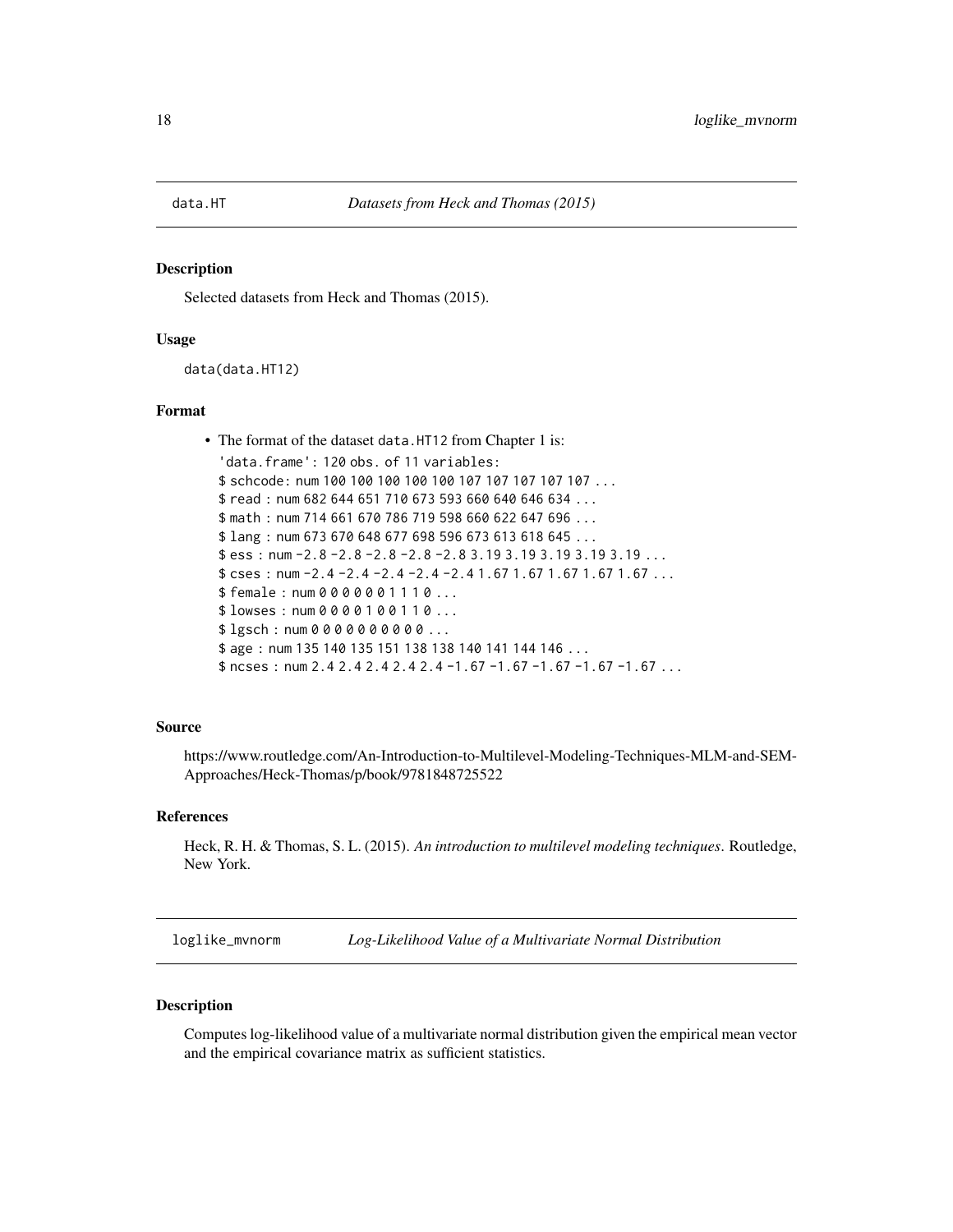# <span id="page-18-0"></span>Usage

```
loglike_mvnorm(M, S, mu, Sigma, n, log=TRUE, lambda=0, ginv=FALSE, eps=1e-30,
       use_rcpp=FALSE )
```
loglike\_mvnorm\_NA\_pattern( suff\_stat, mu, Sigma, log=TRUE, lambda=0, ginv=FALSE, eps=1e-30, use\_rcpp=FALSE )

# Arguments

| Empirical mean vector                                                                        |
|----------------------------------------------------------------------------------------------|
| Empirical covariance matrix                                                                  |
| Population mean vector                                                                       |
| Population covariance matrix                                                                 |
| Sample size                                                                                  |
| Optional logical indicating whether the logarithm of the likelihood should be<br>calculated. |
| Regularization parameter of the covariance matrix (see Details).                             |
| Logical indicating whether generalized inverse matrix of $\Sigma$ should be used             |
| Threshold for determinant value of $\Sigma$                                                  |
| Logical indicating whether <b>Repp</b> function should be used                               |
| List with sufficient statistics as generated by suff_stat_NA_pattern.                        |
|                                                                                              |

# Details

The population covariance matrix  $\Sigma$  is regularized if  $\lambda$  (lambda) is chosen larger than zero. Let  $\Delta_{\Sigma}$  denote a diagonal matrix containing the diagonal entries of  $\Sigma$ . Then, a regularized matrix  $\Sigma^*$ is defined as  $\Sigma^* = w\Sigma + (1 - w)\Delta_{\Sigma}$  with  $w = n/(n + \lambda)$ .

# Value

Log-likelihood value

# Examples

```
#############################################################################
# EXAMPLE 1: Multivariate normal distribution
#############################################################################
```

```
library(MASS)
```

```
#--- simulate data
Sigma \leq c( 1, .55, .5, .55, 1, .5, .5, .5, 1)
Sigma <- matrix( Sigma, nrow=3, ncol=3 )
mu \leftarrow c(0,1,1.2)N < -400set.seed(9875)
dat <- MASS::mvrnorm( N, mu, Sigma )
```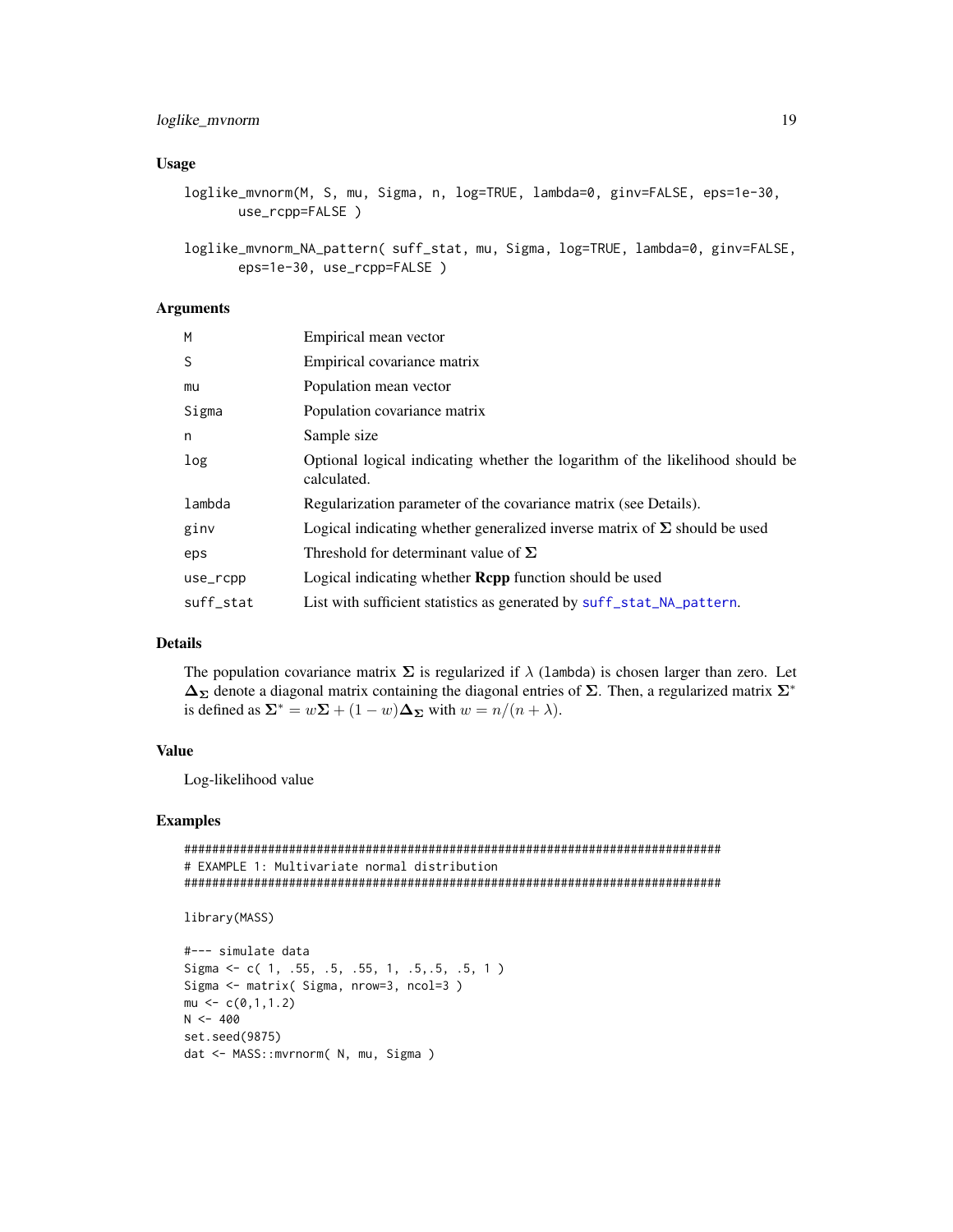# 20 mlnormal and the control of the control of the control of the control of the control of the control of the control of the control of the control of the control of the control of the control of the control of the control

```
colnames(dat) <- paste0("Y",1:3)
S <- stats::cov(dat)
M <- colMeans(dat)
#--- evaulate likelihood
res1 <- LAM::loglike_mvnorm( M=M, S=S, mu=mu, Sigma=Sigma, n=N, lambda=0 )
# compare log likelihood with somewhat regularized covariance matrix
res2 <- LAM::loglike_mvnorm( M=M, S=S, mu=mu, Sigma=Sigma, n=N, lambda=1 )
print(res1)
print(res2)
## Not run:
#############################################################################
# EXAMPLE 2: Multivariate normal distribution with missing data patterns
#############################################################################
library(STARTS)
data(data.starts01b, package="STARTS")
dat <- data.starts01b
dat1 <- dat[, paste0("E",1:3)]
#-- compute sufficient statistics
suff_stat <- LAM::suff_stat_NA_pattern(dat1)
#-- define some population mean and covariance
mu <- colMeans(dat1, na.rm=TRUE)
Sigma <- stats::cov(dat1, use="pairwise.complete.obs")
#-- compute log-likelihood
LAM::loglike_mvnorm_NA_pattern( suff_stat=suff_stat, mu=mu, Sigma=Sigma)
## End(Not run)
```
<span id="page-19-1"></span>mlnormal *(Restricted) Maximum Likelihood Estimation with Prior Distributions and Penalty Functions under Multivariate Normality*

# Description

The mlnormal estimates statistical model for multivariate normally distributed outcomes with specified mean structure and covariance structure (see Details and Examples). Model classes include multilevel models, factor analysis, structural equation models, multilevel structural equation models, social relations model and perhaps more.

The estimation can be conducted under maximum likelihood, restricted maximum likelihood and maximum posterior estimation with prior distribution. Regularization (i.e. LASSO penalties) is also accomodated.

<span id="page-19-0"></span>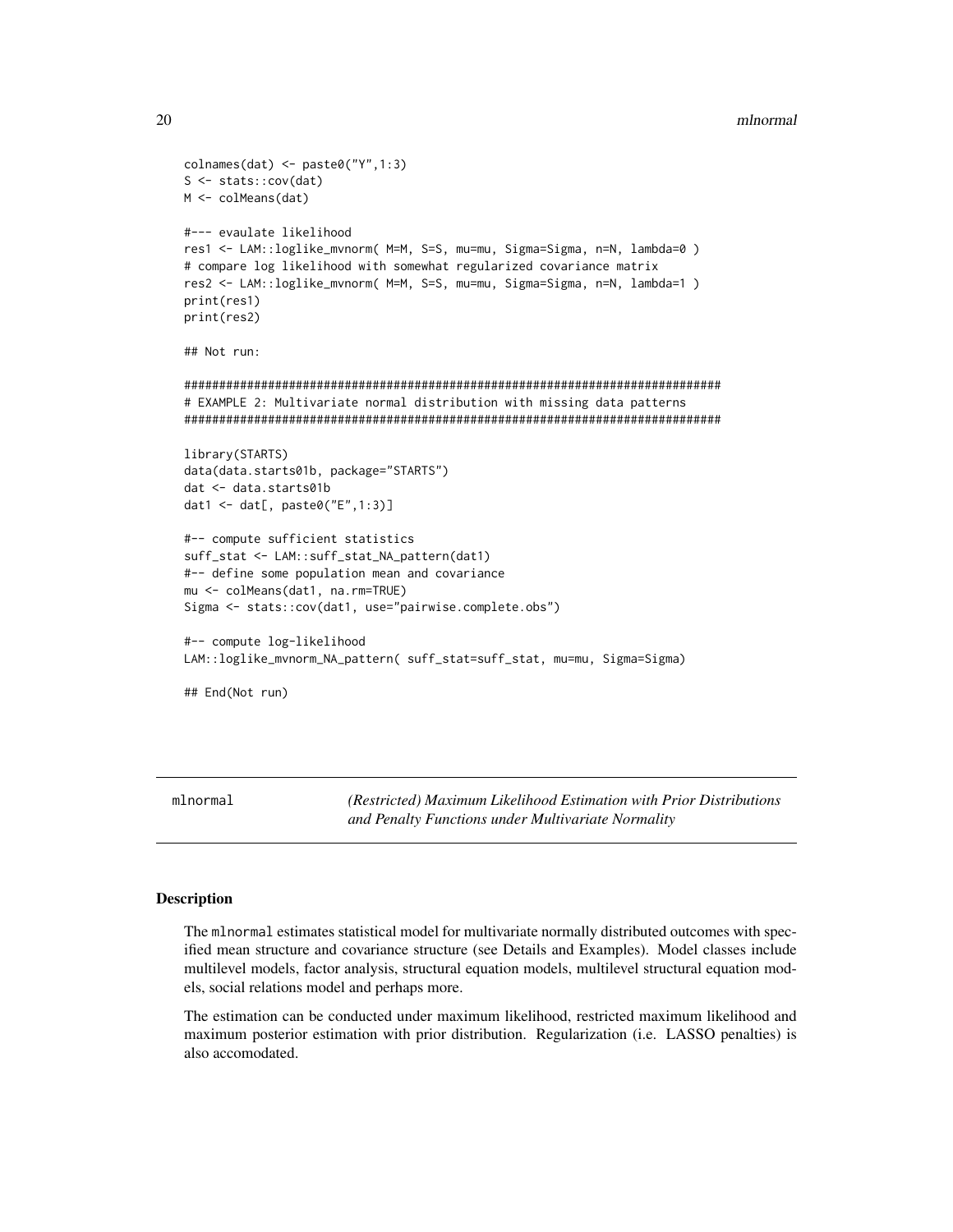# <span id="page-20-0"></span>Usage

```
mlnormal(y, X, id, Z_list, Z_index, beta=NULL, theta, method="ML", prior=NULL,
   lambda_beta=NULL, weights_beta=NULL, lambda_theta=NULL, weights_theta=NULL,
   beta_lower=NULL, beta_upper=NULL, theta_lower=NULL, theta_upper=NULL,
   maxit=800, globconv=1e-05, conv=1e-06, verbose=TRUE, REML_shortcut=NULL,
   use_ginverse=FALSE, vcov=TRUE, variance_shortcut=TRUE, use_Rcpp=TRUE,
   level=0.95, numdiff.parm=1e-04, control_beta=NULL, control_theta=NULL)
```
## S3 method for class 'mlnormal' summary(object, digits=4, file=NULL, ...)

## S3 method for class 'mlnormal'  $print(x, \text{ digits=4}, \ldots)$ 

## S3 method for class 'mlnormal' coef(object, ...)

## S3 method for class 'mlnormal' logLik(object, ...)

## S3 method for class 'mlnormal' vcov(object, ...)

## S3 method for class 'mlnormal' confint(object, parm, level=.95, ... )

# Arguments

| У             | Vector of outcomes                                                                                                                                               |
|---------------|------------------------------------------------------------------------------------------------------------------------------------------------------------------|
| X             | Matrix of covariates                                                                                                                                             |
| id            | Vector of identifiers (subjects or clusters, see Details)                                                                                                        |
| Z_list        | List of design matrices for covariance matrix (see Details)                                                                                                      |
| $Z$ _index    | Array containing loadings of design matrices (see Details). The dimensions are<br>units $\times$ matrices $\times$ parameters.                                   |
| beta          | Initial vector for $\beta$                                                                                                                                       |
| theta         | Initial vector for $\theta$                                                                                                                                      |
| method        | Estimation method. Can be either "ML" or "REML".                                                                                                                 |
| prior         | Prior distributions. Can be conveniently specified in a string which is processed<br>by prior_model_parse. Only univariate prior distributions can be specified. |
| lambda_beta   | Parameter $\lambda_{\beta}$ for penalty function $P(\beta) = \lambda_{\beta} \sum_{h} w_{\beta h}  \beta_h $                                                     |
| weights_beta  | Parameter vector $w_{\beta}$ for penalty function $P(\beta) = \lambda_{\beta} \sum_{h} w_{\beta h}  \beta_h $                                                    |
| lambda_theta  | Parameter $\lambda_{\theta}$ for penalty function $P(\theta) = \lambda_{\theta} \sum_{h} w_{\theta h}  \theta_{h} $                                              |
| weights_theta | Parameter vector $w_{\theta}$ for penalty function $P(\theta) = \lambda_{\theta} \sum_{h} w_{\theta h}  \theta_{h} $                                             |
| beta_lower    | Vector containing lower bounds for $\beta$ parameter                                                                                                             |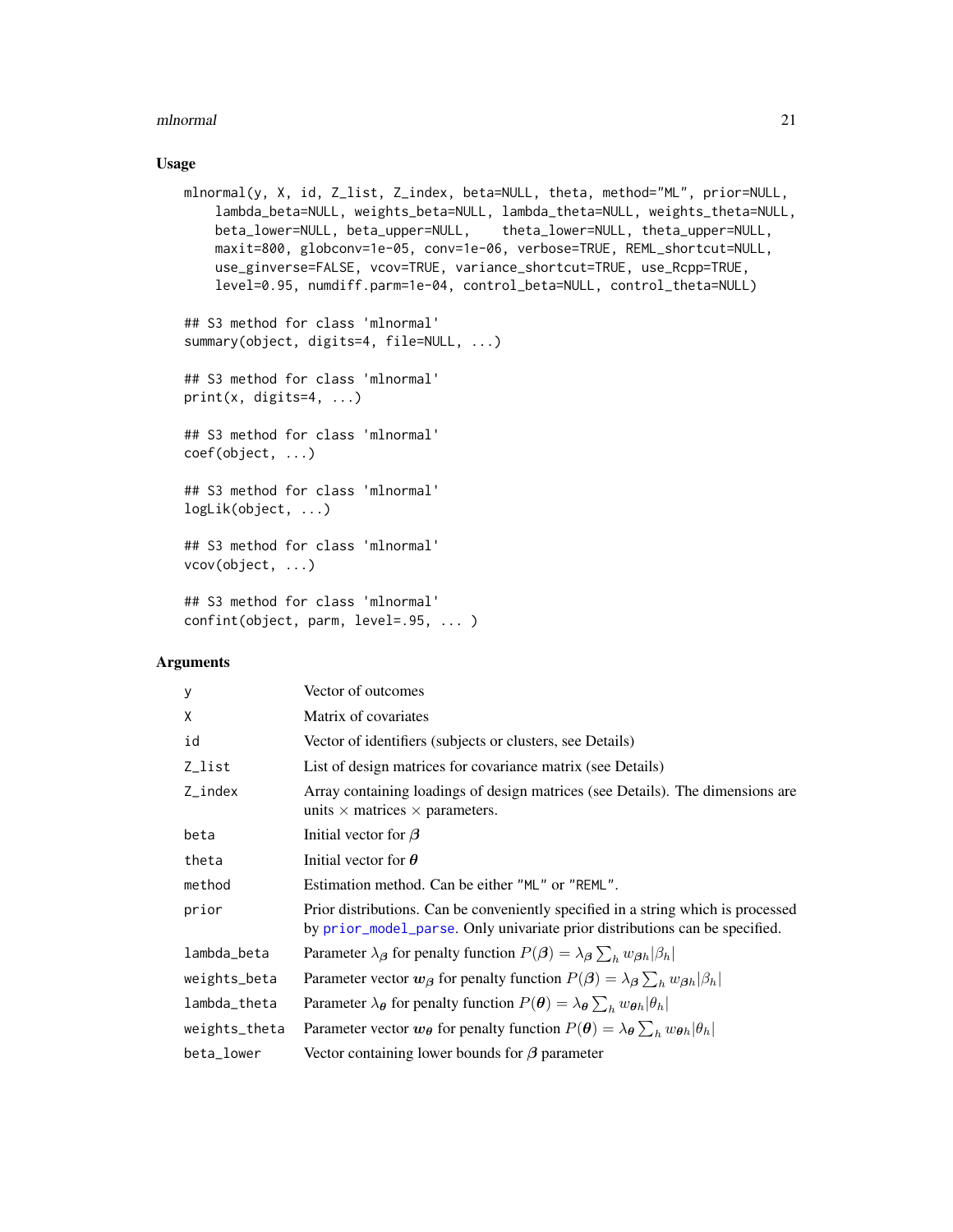| beta_upper        | Vector containing upper bounds for $\beta$ parameter                                                                                                      |
|-------------------|-----------------------------------------------------------------------------------------------------------------------------------------------------------|
| theta_lower       | Vector containing lower bounds for $\theta$ parameter                                                                                                     |
| theta_upper       | Vector containing upper bounds for $\theta$ parameter                                                                                                     |
| maxit             | Maximum number of iterations                                                                                                                              |
| globconv          | Convergence criterion deviance                                                                                                                            |
| conv              | Maximum parameter change                                                                                                                                  |
| verbose           | Print progress?                                                                                                                                           |
| REML_shortcut     | Logical indicating whether computational shortcuts should be used for REML<br>estimation                                                                  |
| use_ginverse      | Logical indicating whether a generalized inverse should be used                                                                                           |
| <b>VCOV</b>       | Logical indicating whether a covariance matrix of $\theta$ parameter estimates should<br>be computed in case of REML (which is computationally demanding) |
| variance_shortcut |                                                                                                                                                           |
|                   | Logical indicating whether computational shortcuts for calculating covariance<br>matrices should be used                                                  |
| use_Rcpp          | Logical indicating whether the <b>Rcpp</b> package should be used                                                                                         |
| level             | Confidence level                                                                                                                                          |
| numdiff.parm      | Numerical differentiation parameter                                                                                                                       |
| control beta      | List with control arguments for $\beta$ estimation. The default is<br>list(maxiter=10, conv=1E-4, ridge=1E-6).                                            |
| control_theta     | List with control arguments for $\theta$ estimation. The default is<br>list(maxiter=10, conv=1E-4, ridge=1E-6).                                           |
| object            | Object of class mlnormal                                                                                                                                  |
| digits            | Number of digits used for rounding                                                                                                                        |
| file              | File name                                                                                                                                                 |
| parm              | Parameter to be selected for confint method                                                                                                               |
| $\cdots$          | Further arguments to be passed                                                                                                                            |
| X                 | Object of class mlnormal                                                                                                                                  |

# Details

The data consists of outcomes  $y_i$  and covariates  $X_i$  for unit i. The unit can be subjects, clusters (like schools) or the full outcome vector. It is assumed that  $y_i$  is normally distributed as  $N(\mu_i, V_i)$ where the mean structure is modelled as

$$
\boldsymbol{\mu}_i = \boldsymbol{X}_i\boldsymbol{\beta}
$$

and the covariance structure  $V_i$  depends on a parameter vector  $\theta$ . More specifically, the covariance matrix  $V_i$  is modelled as a sum of functions of the parameter  $\theta$  and known design matrices  $Z_{im}$  for unit  $i$  ( $m = 1, \ldots, M$ ). The model is

$$
V_i = \sum_{m=1}^{M} \mathbf{Z}_{im} \gamma_{im} \quad \text{with} \quad \gamma_{im} = \prod_{h=1}^{H} \theta_h^{q_{imh}}
$$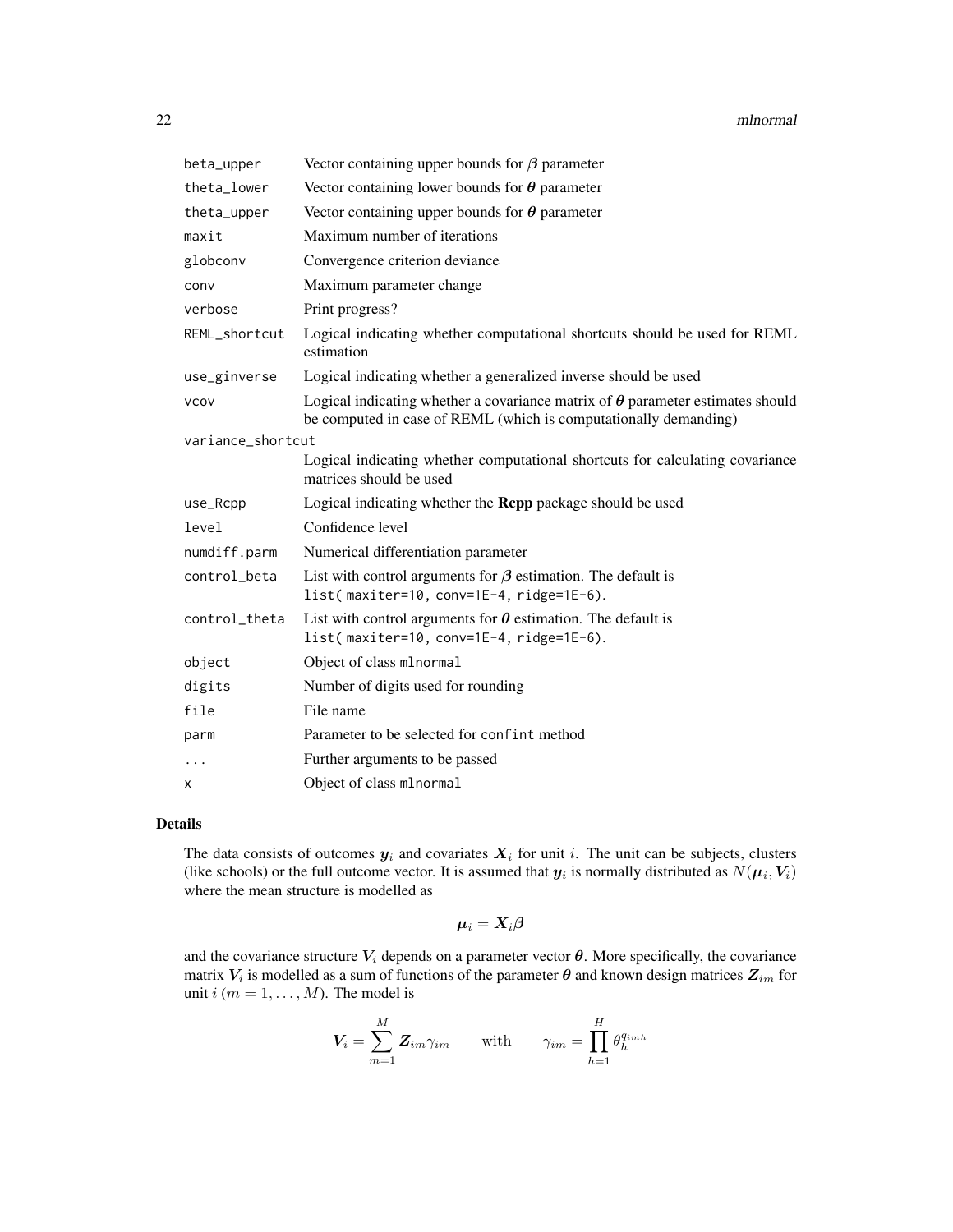where  $q_{imh}$  are non-negative known integers specified in Z\_index and  $\mathbb{Z}_{im}$  are design matrices specified in Z\_list.

The estimation follows Fisher scoring (Jiang, 2007; for applications see also Longford, 1987; Lee, 1990; Gill & Swartz, 2001) and the regularization approach is as described in Lin, Pang and Jiang (2013) (see also Krishnapuram, Carin, Figueiredo, & Hartemink, 2005).

# Value

List with entries

| theta                  | Estimated $\theta$ parameter                           |
|------------------------|--------------------------------------------------------|
| beta                   | Estimated $\beta$ parameter                            |
| theta_summary          | Summary of $\theta$ parameters                         |
| beta_summary           | Summary of $\beta$ parameters                          |
| coef                   | <b>Estimated parameters</b>                            |
| <b>VCOV</b>            | Covariance matrix of estimated parameters              |
| ic                     | Information criteria                                   |
| V list                 | List with fitted covariance matrices $V_i$             |
| $V1$ <sub>-</sub> list | List with inverses of fitted covariance matrices $V_i$ |
| prior_args             | Some arguments in case of prior distributions          |
|                        | More values                                            |

# References

Gill, P. S., & Swartz, T. B. (2001). Statistical analyses for round robin interaction data. *Canadian Journal of Statistics, 29*, 321-331. doi: [10.2307/3316080](https://doi.org/10.2307/3316080)

Jiang, J. (2007). *Linear and generalized linear mixed models and their applications*. New York: Springer.

Krishnapuram, B., Carin, L., Figueiredo, M. A., & Hartemink, A. J. (2005). Sparse multinomial logistic regression: Fast algorithms and generalization bounds. *IEEE Transactions on Pattern Analysis and Machine Intelligence, 27*, 957-968. doi: [10.1109/TPAMI.2005.127](https://doi.org/10.1109/TPAMI.2005.127)

Lee, S. Y. (1990). Multilevel analysis of structural equation models. *Biometrika, 77*, 763-772. doi: [10.1093/biomet/77.4.763](https://doi.org/10.1093/biomet/77.4.763)

Lin, B., Pang, Z., & Jiang, J. (2013). Fixed and random effects selection by REML and pathwise coordinate optimization. *Journal of Computational and Graphical Statistics, 22*, 341-355. doi: [10.1080/10618600.2012.681219](https://doi.org/10.1080/10618600.2012.681219)

Longford, N. T. (1987). A fast scoring algorithm for maximum likelihood estimation in unbalanced mixed models with nested random effects. *Biometrika, 74*, 817-827. doi: [10.1093/biomet/74.4.817](https://doi.org/10.1093/biomet/74.4.817)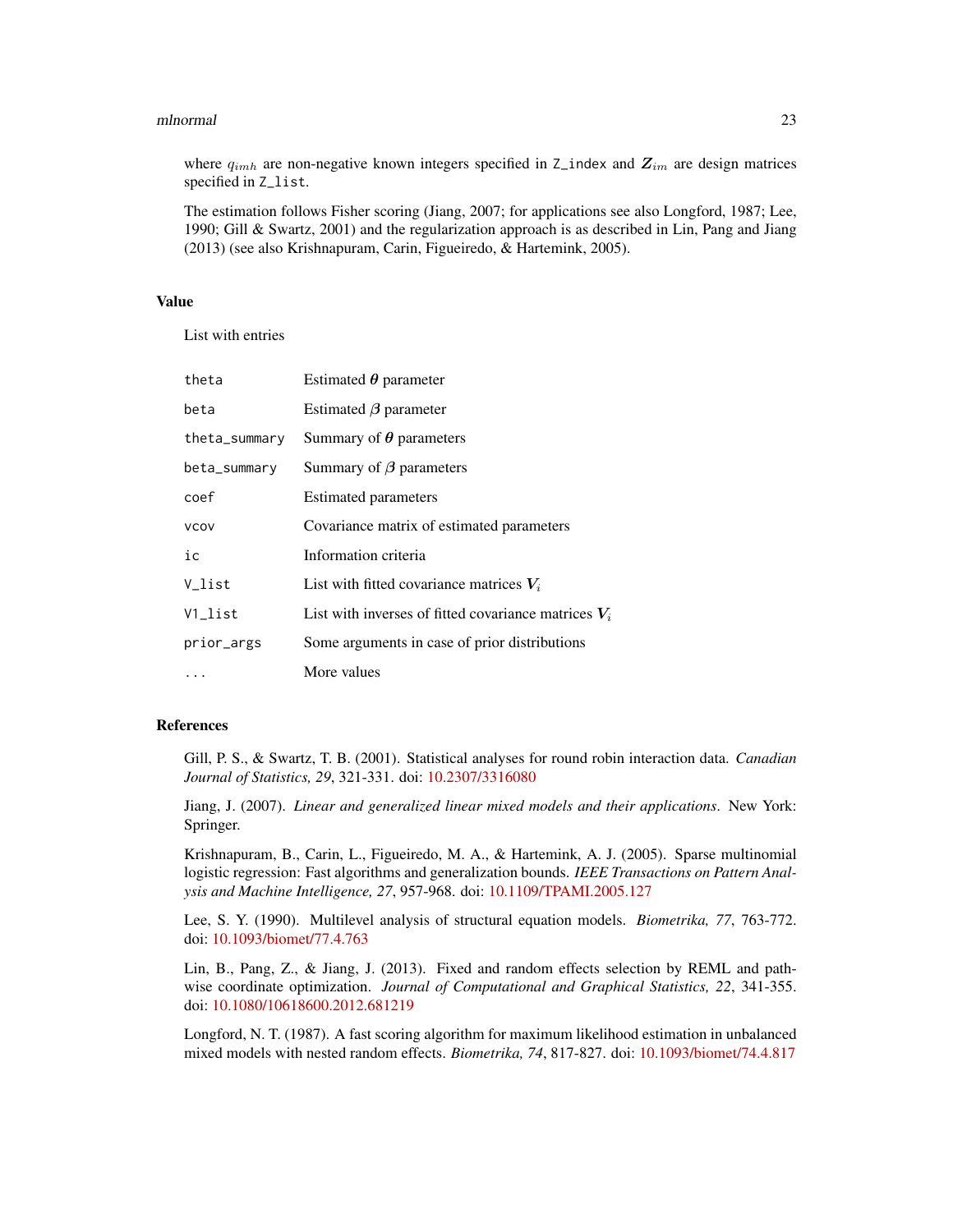# See Also

See lavaan, sem, lava, OpenMx or nlsem packages for estimation of (single level) structural equation models.

See the regsem and lsl packages for regularized structural equation models.

See lme4 or nlme package for estimation of multilevel models.

See the lmmlasso and glmmLasso packages for regularized mixed effects models.

See OpenMx and xxM packages (*http://xxm.times.uh.edu/*) for estimation of multilevel structural equation models.

# Examples

```
## Not run:
#############################################################################
# EXAMPLE 1: Two-level random intercept model
#############################################################################
```

```
#--------------------------------------------------------------
# Simulate data
#--------------------------------------------------------------
```

```
set.seed(976)
G <-150; rg <-c(10,20) # 150 groups with group sizes ranging from 10 to 20
#* simulate group sizes
ng <- round( stats::runif( G, min=rg[1], max=rg[2] ) )
idcluster \leq rep(1:G, ng)
#* simulate covariate
iccx \leftarrow .3x \leq rep(\text{stats::rnorm}(\text{G, sd=sqrt}(\text{iccx}), \text{ng}) +stats::rnorm( sum(ng), sd=sqrt( 1 - iccx) )
#* simulate outcome
b0 \leftarrow 1.5; b1 \leftarrow .4; iccy \leftarrow .2y \le -b0 + b1*x + rep(stats::rnorm( G, sd=sqrt( iccy) ), ng ) +stats::rnorm( sum(ng), sd=sqrt( 1 - iccy) )
```

```
#-----------------------
```

```
#--- arrange input for mlnormal function
```

```
id <- idcluster # cluster is identifier
X \leftarrow \text{cbind}(1, x) # matrix of covariates
N < - length(id) \# number of units (clusters), which is G
```

```
MD < - max(ng) # maximum number of persons in a group
NP < -2 # number of covariance parameters theta
```

```
#* list of design matrix for covariance matrix
# In the case of the random intercept model, the covariance structure is
# tau^2 * J + sigma^2 * I, where J is a matrix of ones and I is the
# identity matrix
Z \leftarrow as.list(1:G)for (gg in 1:G){
```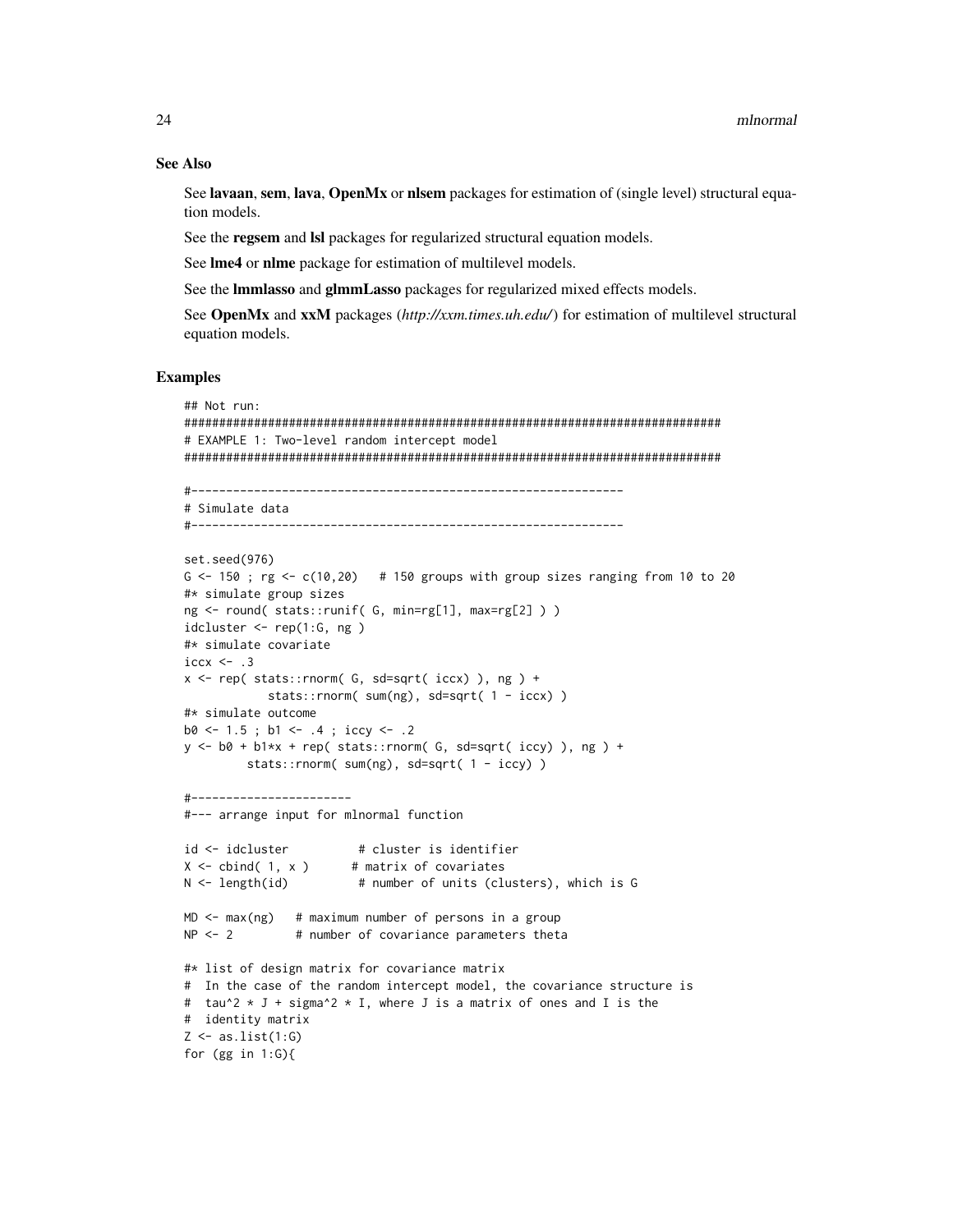```
Ngg <- ng[gg]
    Z[[gg]] <- as.list( 1:2 )
    Z[[gg]][[1]] <- matrix( 1, nrow=Ngg, ncol=Ngg ) # level 2 variance
   Z[[gg]][[2]] \leftarrow diag(1, Ngg) # level 1 variance
}
Z_list <- Z
#* parameter list containing the powers of parameters
Z_index \leftarrow array( 0, dim=c(G, 2, 2) )Z_index[ 1:G, 1, 1] <- Z_index[ 1:G, 2, 2] <- 1
#** starting values and parameter names
beta <- c( 1, 0 )names(beta) <- c("int", "x")
theta <-c(.05, 1)names(theta) <- c("tau2", "sig2" )
#** create dataset for lme4 for comparison
dat <- data.frame(y=y, x=x, id=id )
#--------------------------------------------------------------
# Model 1: Maximum likelihood estimation
#--------------------------------------------------------------
#** mlnormal function
mod1a <- LAM::mlnormal( y=y, X=X, id=id, Z_list=Z_list, Z_index=Z_index,
            beta=beta, theta=theta, method="ML" )
summary(mod1a)
# lme4::lmer function
library(lme4)
mod1b <- lme4::lmer(y \sim x + (1 \mid id), data=dat, REML=FALSE)
summary(mod1b)
#--------------------------------------------------------------
# Model 2: Restricted maximum likelihood estimation
#--------------------------------------------------------------
#** mlnormal function
mod2a <- LAM::mlnormal( y=y, X=X, id=id, Z_list=Z_list, Z_index=Z_index,
            beta=beta, theta=theta, method="REML" )
summary(mod2a)
# lme4::lmer function
mod2b <- lme4::lmer( y \sim x + (1 \mid id), data=dat, REML=TRUE)
summary(mod2b)
#--------------------------------------------------------------
# Model 3: Estimation of standard deviation instead of variances
#--------------------------------------------------------------
# The model is now parametrized in standard deviations
# Variances are then modeled as tau^2 and sigma^2, respectively.
```
Z\_index2 <- 2\*Z\_index # change loading matrix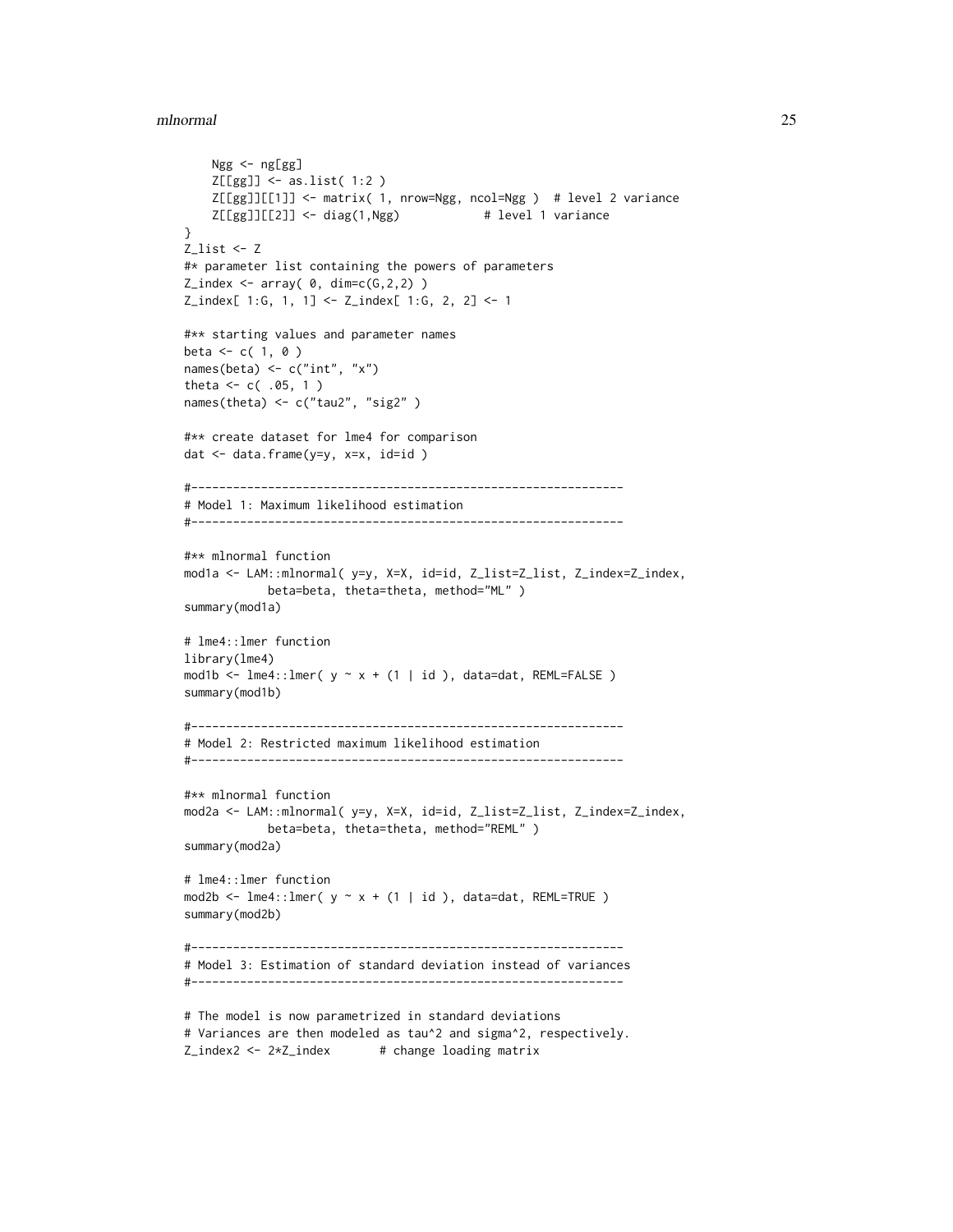# 26 mlnormal and the control of the control of the control of the control of the control of the control of the control of the control of the control of the control of the control of the control of the control of the control

```
# estimate model
mod3 <- LAM::mlnormal( y=y, X=X, id=id, Z_list=Z_list, Z_index=Z_index2,
            beta=beta, theta=theta )
summary(mod3)
#--------------------------------------------------------------
# Model 4: Maximum posterior estimation
#--------------------------------------------------------------
# specify prior distributions for parameters
prior <- "
    tau2 \sim dgamma(NA, 2, .5)
   sig2 \sim dinvgamma(NA, .1, .1)
    x \sim dnorm( NA, .2, 1000 )
    "
# estimate model in mlnormal
mod4 <- LAM::mlnormal( y=y, X=X, id=id, Z_list=Z_list, Z_index=Z_index,
            beta=beta, theta=theta, method="REML", prior=prior, vcov=FALSE )
summary(mod4)
#--------------------------------------------------------------
# Model 5: Estimation with regularization on beta and theta parameters
#--------------------------------------------------------------
#*** penalty on theta parameter
lambda_theta <- 10
weights_theta <- 1 + 0 \times theta
#*** penalty on beta parameter
lambda_beta <- 3
weights_beta \leq c( 0, 1.8 )
# estimate model
mod5 <- LAM::mlnormal( y=y, X=X, id=id, Z_list=Z_list, Z_index=Z_index,
            beta=beta, theta=theta, method="ML", maxit=maxit,
            lambda_theta=lambda_theta, weights_theta=weights_theta,
            lambda_beta=lambda_beta, weights_beta=weights_beta )
summary(mod5)
#############################################################################
# EXAMPLE 2: Latent covariate model, two-level regression
#############################################################################
# Yb=beta_0 + beta_b*Xb + eb (between level) and
# Yw=beta_w*Xw + ew (within level)
#--------------------------------------------------------------
# Simulate data from latent covariate model
#--------------------------------------------------------------
set.seed(865)
# regression parameters
```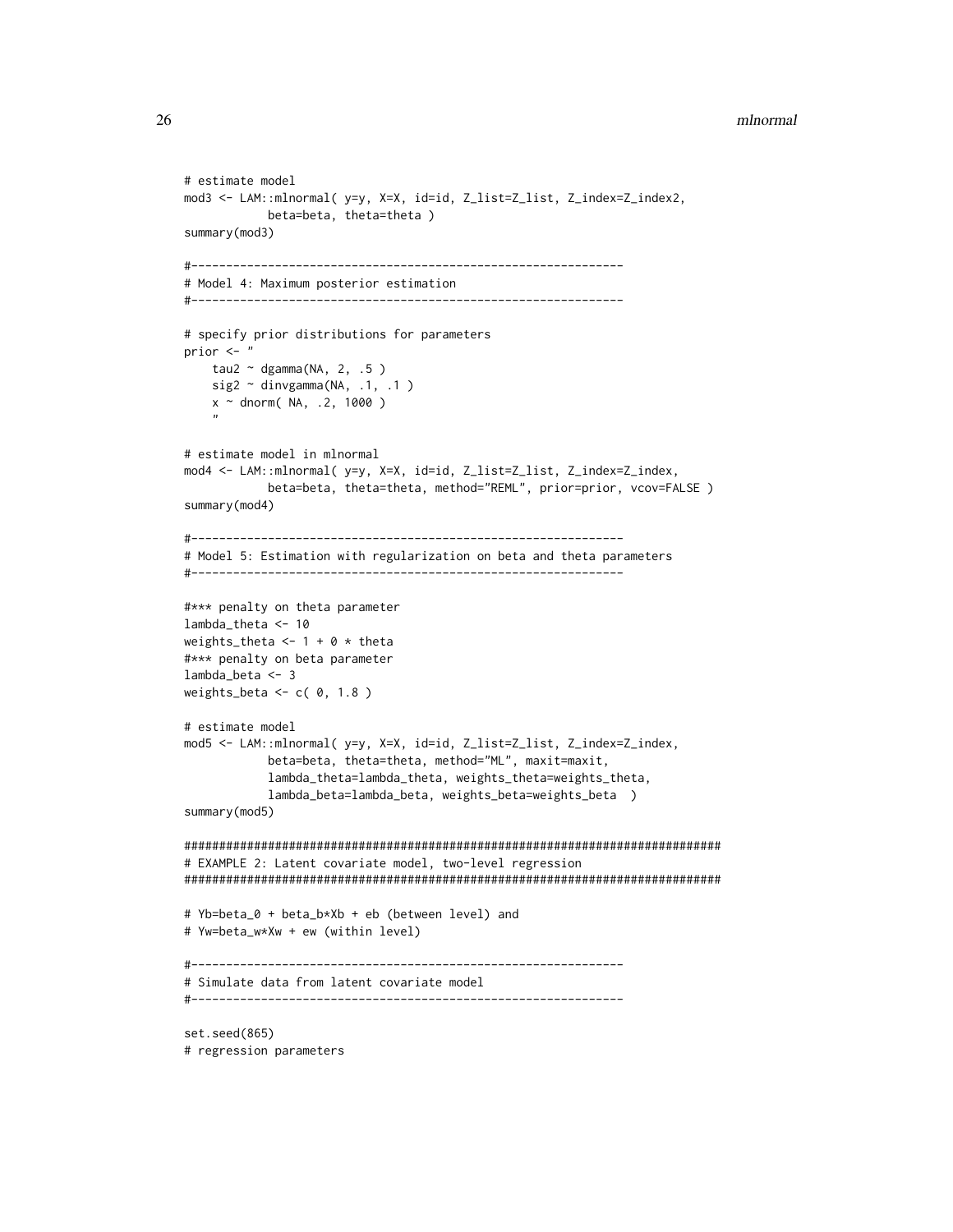```
beta_0 <- 1 ; beta_b <- .7 ; beta_w <- .3
G <- 200 # number of groups
n <- 15 # group size
iccx <- .2 # intra class correlation x
iccy <- .35 # (conditional) intra class correlation y
# simulate latent variables
xb <- stats::rnorm(G, sd=sqrt( iccx ) )
yb \leftarrow beta_0 + beta_b * xb + stats::rnorm(G, sd=sqrt(iccy))xw <- stats::rnorm(G*n, sd=sqrt( 1-iccx ) )
yw <- beta_w * xw + stats::rnorm(G*n, sd=sqrt( 1-iccy ) )
group <- rep( 1:G, each=n )
x \le -xw + xb[ group ]y \le -yw + yb[ group ]
# test results on true data
lm( yb ~ ~ ~ xb )
lm( yw ~ xw )# create vector of outcomes in the form
# ( y_11, x_11, y_21, x_21, ... )
dat \le cbind( y, x )
dat
Y \leftarrow as.vector(t(data)) # outcome vector
ny <- length(Y)
X <- matrix( 0, nrow=ny, ncol=2 )
X[ seq(1,ny,2), 1 ] <- 1 # design vector for mean y
X[seq(2, ny, 2), 2] < -1 # design vector for mean x
id <- rep( group, each=2 )
#--------------------------------------------------------------
# Model 1: Linear regression ignoring multilevel structure
#--------------------------------------------------------------
# y=beta_0 + beta_t *x + e
# Var(y)=beta_t^2 * var_x + var_e
# Cov(y,x)=beta_t * var_x
# Var(x)=var_x
#** initial parameter values
theta <-c(0, 1, .5)names(theta) <- c( "beta_t", "var_x", "var_e")
beta \leq c(0,0)names(beta) <- c("mu_y","mu_x")
# The unit i is a cluster in this example.
#--- define design matrices | list Z_list
Hlist <- list( matrix( c(1,0,0,0), 2, 2 ), # var(y)
               matrix( c(1,0,0,0), 2, 2 ), # var(y) (two terms)
                matrix(c(0,1,1,0), 2, 2), #cov(x,y)matrix(c(0,0,0,1), 2, 2) ) # var(x)
U0 <- matrix( 0, nrow=2*n,ncol=2*n )
Ulist <- list( U0, U0, U0, U0 )
```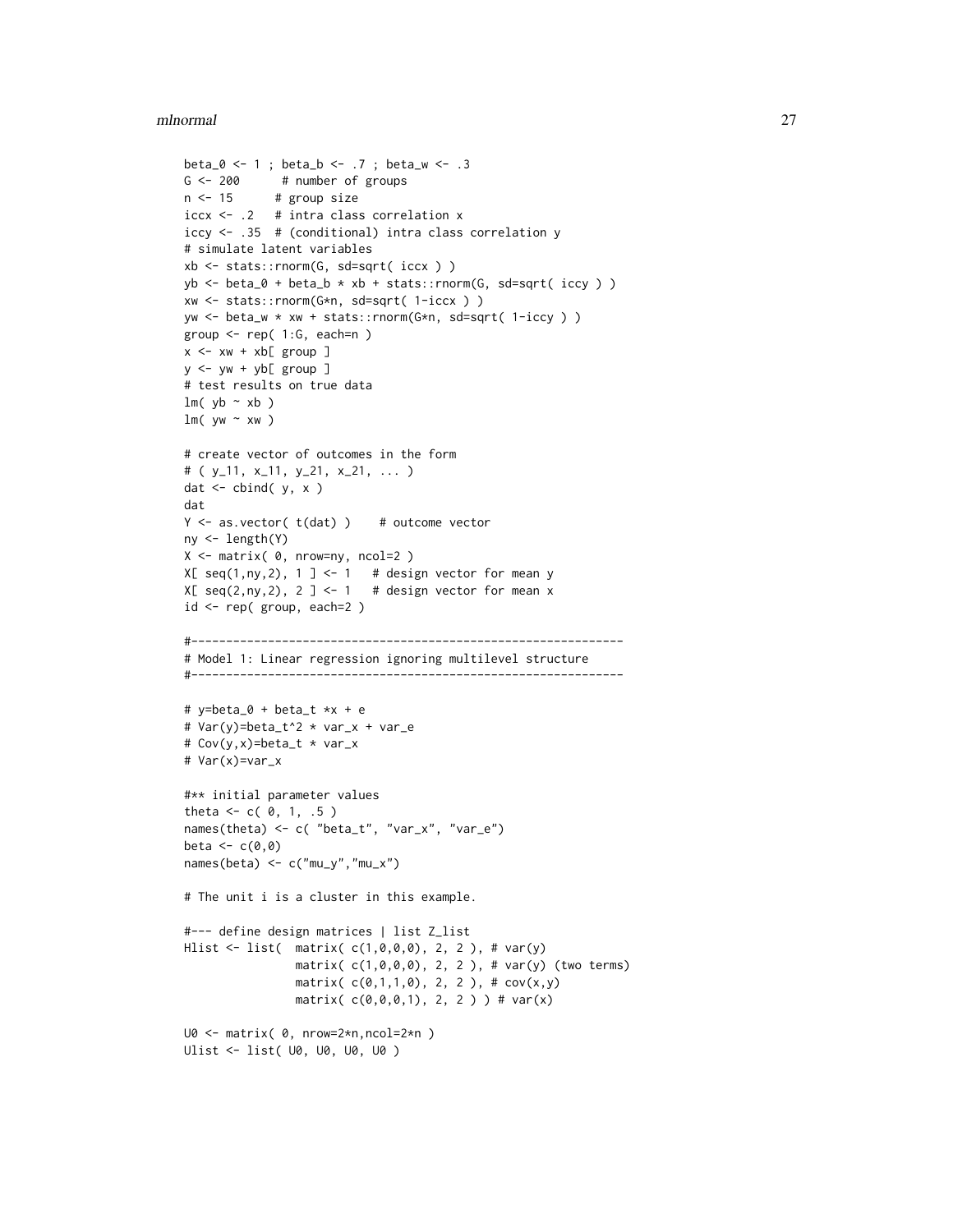```
28 mlnormal and the control of the control of the control of the control of the control of the control of the control of the control of the control of the control of the control of the control of the control of the control
```

```
M <- length(Hlist)
for (mm in 1:M){ # mm <- 1
    for (nn in 1:n){ # nn < -0Ulist[[ mm ]][ 2*(nn-1) + 1:2, 2*(nn-1) + 1:2 ] <- Hlist[[ mm ]]
    }
}
Z_{\text{l}}ist \leftarrow as.list(1:G)for (gg in 1:G){
    Z_list[[gg]] <- Ulist
}
#--- define index vectors
Z\_index \leftarrow array( 0, dim=c(G, 4, 3 ) )K0 \leq - matrix( 0, nrow=4, ncol=3 )
colnames(K0) <- names(theta)
# Var(y)=beta_t^2 * var_x + var_e (matrices withn indices 1 and 2)
K0[ 1, c("beta_t","var_x") ] <- c(2,1) # beta_t^2 * var_x
K0[ 2, c("var_e") ] <- c(1) # var_e# Cov(y,x)=beta_t * var_x
K0[ 3, c("beta_t", "var_x")] <- c(1,1)# Var(x)=var_x
K0[ 4, c("var_x") ] <- c(1)for (gg in 1:G){
    Z_iindex[gg, 1 < - K0}
#*** estimate model with mlnormal
mod1a <- LAM::mlnormal( y=Y, X=X, id=id, Z_list=Z_list, Z_index=Z_index,
            beta=beta, theta=theta, method="REML", vcov=FALSE )
summary(mod1a)
#*** estimate linear regression with stats::lm
mod1b \le stats:: lm( y \sim x )
summary(mod1b)
#--------------------------------------------------------------
# Model 2: Latent covariate model
#--------------------------------------------------------------
#** initial parameters
theta <- c( 0.12, .6, .5, 0, .2, .2 )
names(theta) <- c( "beta_w", "var_xw", "var_ew",
                "beta_b", "var_xb", "var_eb")
#--- define design matrices | list Z_list
Hlist <- list( matrix( c(1,0,0,0), 2, 2 ), # var(y)
                matrix( c(1,0,0,0), 2, 2 ), # var(y) (two terms)
                matrix(c(0,1,1,0), 2, 2), #cov(x,y)matrix(c(0,0,0,1), 2, 2) ) # var(x)
U0 <- matrix( 0, nrow=2*n,ncol=2*n )
Ulist <- list( U0, U0, U0, U0, # within structure
               U0, U0, U0, U0 ) # between structure
M <- length(Hlist)
```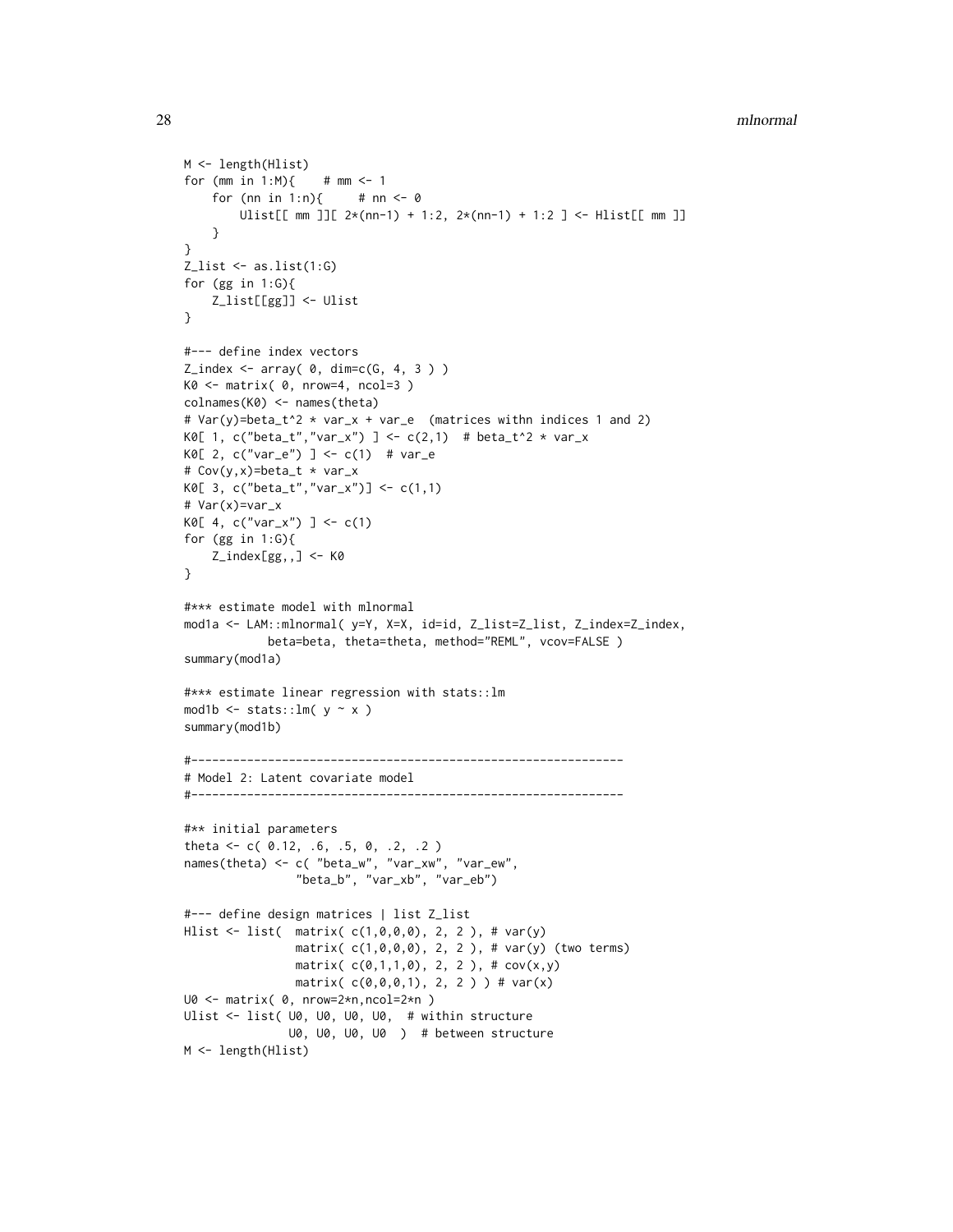```
#*** within structure
design_within \leq diag(n) # design matrix within structure
for (mm in 1:M){ # mm < -1Ulist[[ mm ]] <- base::kronecker( design_within, Hlist[[mm]] )
}
#*** between structure
design_between <- matrix(1, nrow=n, ncol=n)
      # matrix of ones corresponding to group size
for (mm in 1:M){ # mm < -1Ulist[[ mm + M ]] <- base::kronecker( design_between, Hlist[[ mm ]] )
}
Z_{\text{l}}ist \leftarrow as.list(1:G)
for (gg in 1:G){
    Z_list[[gg]] <- Ulist
}
#--- define index vectors Z_index
Z_index \leftarrow array( 0, dim=c(G, 8, 6 ) )K0 <- matrix( 0, nrow=8, ncol=6 )
colnames(K0) <- names(theta)
# Var(y)=beta^2 * var_x + var_e (matrices withn indices 1 and 2)
K0[ 1, c("beta_w","var_xw") ] <- c(2,1) # beta_t^2 * var_x
K0[ 2, c("var_e w") ] <- c(1) # var_eK0[ 5, c("beta_b","var_xb") ] <- c(2,1) # beta_t^2 * var_x
K0[ 6, c("var_e b") ] <- c(1) # var_e
# Cov(y,x)=beta * var_x
K0[ 3, c("beta_w", "var_xw")] <- c(1,1)K0[ 7, c("beta_b","var_xb")] <- c(1,1)
# Var(x)=var_x
K0[ 4, c("var_xw") ] <- c(1)K0[ 8, c("var_xb") ] <- c(1)for (gg in 1:G){
   Z_index[gg,,] <- K0
}
#--- estimate model with mlnormal
mod2a <- LAM::mlnormal( y=Y, X=X, id=id, Z_list=Z_list, Z_index=Z_index,
            beta=beta, theta=theta, method="ML" )
summary(mod2a)
#############################################################################
# EXAMPLE 3: Simple linear regression, single level
#############################################################################
#--------------------------------------------------------------
# Simulate data
#--------------------------------------------------------------
set.seed(875)
N < -300x \le - stats:: rnorm(N, sd=1.3)
y \le -0.4 + 0.7 \times x + \text{stats:}: rnorm( N, sd=.5)
dat <- data.frame( x, y )
```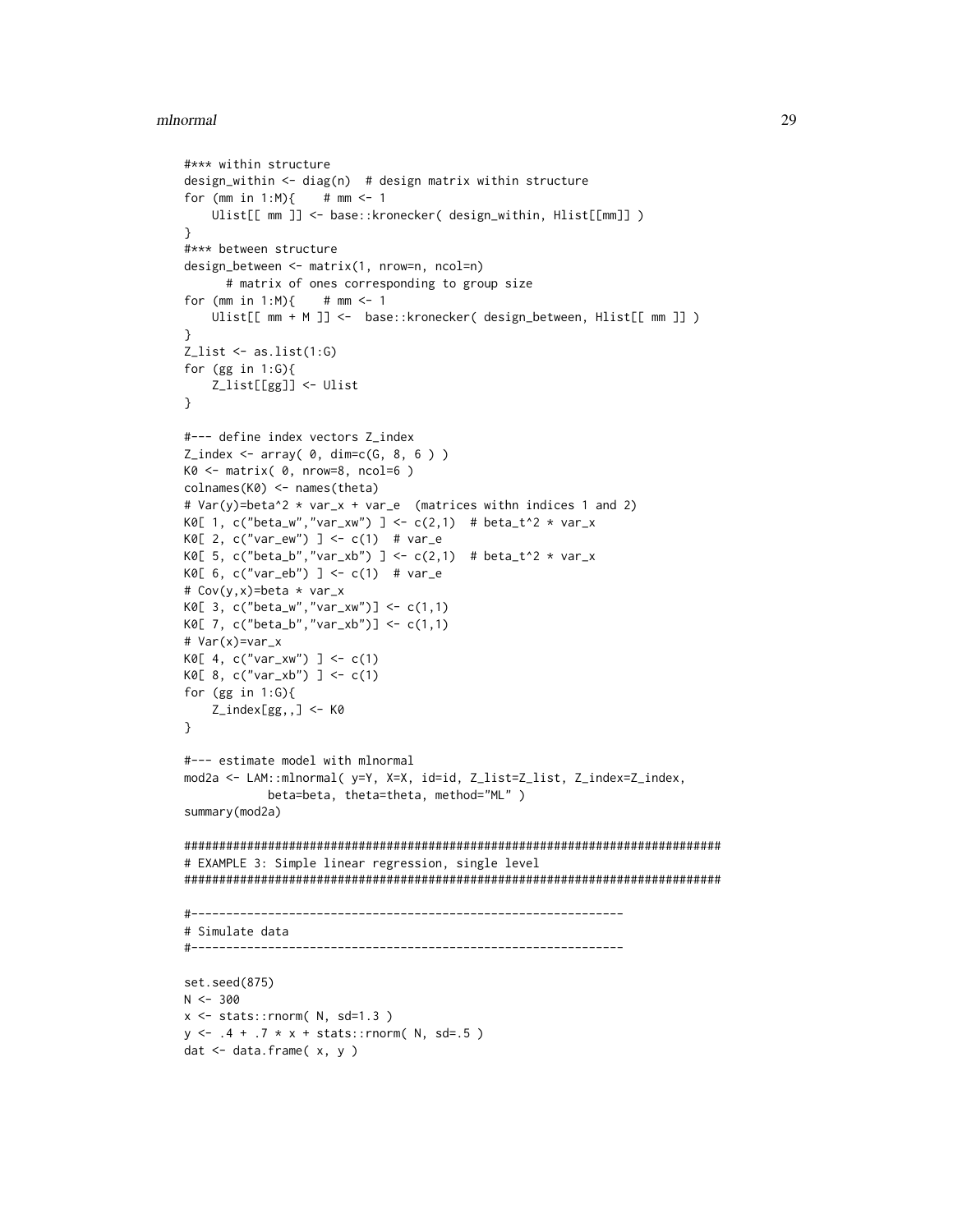```
#--------------------------------------------------------------
# Model 1: Linear regression modelled with residual covariance structure
#--------------------------------------------------------------
# matrix of predictros
X \leq - \text{cbind}(1, x)# list with design matrices
Z \leftarrow as.list(1:N)for (nn in 1:N){
    Z[[nn]] <- as.list( 1 )
    Z[[nn]][[1]] \leftarrow matrix( 1, nrow=1, ncol=1 ) # residual variance
}
#* loading matrix
Z\_index \leftarrow array( 0, dim=c(N,1,1) )Z_index[ 1:N, 1, 1] <-2 # parametrize residual standard deviation
#** starting values and parameter names
beta \leftarrow c( 0, 0 )
names(beta) <- c("int", "x")
theta \leq c(1)names(theta) <- c("sig2" )
# id vector
id \leq 1:N#** mlnormal function
mod1a <- LAM::mlnormal( y=y, X=X, id=id, Z_list=Z, Z_index=Z_index,
            beta=beta, theta=theta, method="ML" )
summary(mod1a)
# estimate linear regression with stats::lm
mod1b \le stats:: lm( y \sim x )
summary(mod1b)
#--------------------------------------------------------------
# Model 2: Linear regression modelled with bivariate covariance structure
#--------------------------------------------------------------
#** define design matrix referring to mean structure
X \leq matrix( \theta, nrow=2*N, ncol=2 )
X[ seq(1,2*N,2), 1 ] <- X[ seq(2,2*N,2), 2 ] <- 1
#** create outcome vector
y1 <- dat[ cbind( rep(1:N, each=2), rep(1:2, N ) ) ]
#** list with design matrices
Z \leftarrow as.list(1:N)Z0 <- 0*matrix( 0, nrow=2,ncol=2)
ZXY <- ZY <- ZX <- Z0
# design matrix Var(X)
ZX[1,1] <- 1
# design matrix Var(Y)
ZY[2,2] <- 1
# design matrix covariance
```

```
ZXY[1,2] <- ZXY[2,1] <- 1
```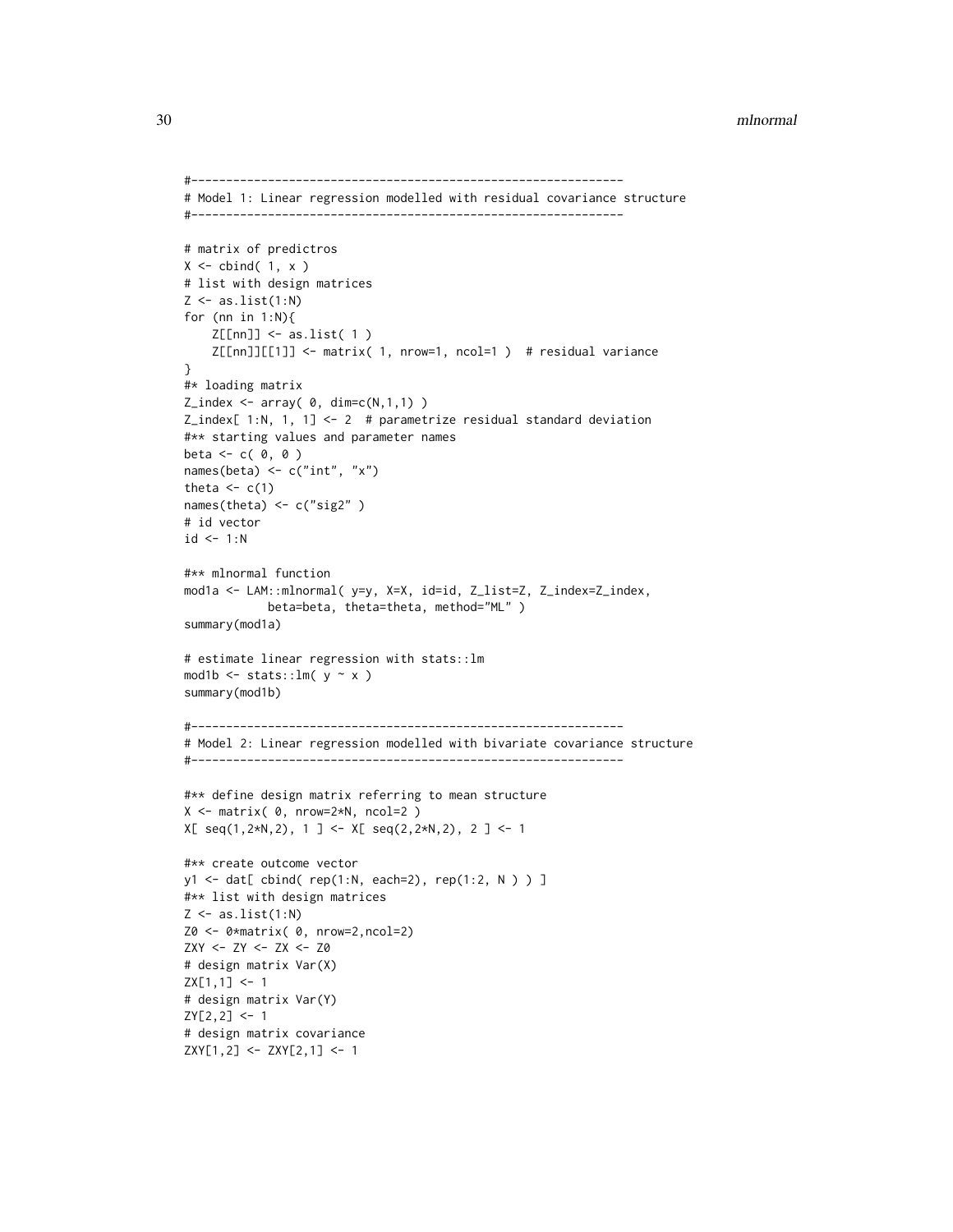```
# Var(X)=sigx^2
# Cov(X,Y)=beta * sigx^2
# Var(Y)=beta^2 * sigx^2 + sige^2
Z_list0 <- list( ZY, ZY, ZXY, ZX )
for (nn in 1:N){
    Z[[nn]] <- Z_list0
}
#* parameter list containing the powers of parameters
theta \leq c(1, 0.3, 1)names(theta) <- c("sigx", "beta", "sige" )
Z\_index \leftarrow array( 0, dim=c(N,4,3) )for (nn in 1:N){
    # Var(X)
    Z\_index[nn, 4, ] < -c(2,0,0)# Cov(X,Y)
    Z\_index[nn, 3, ] \leftarrow c(2,1,0)# Var(Y)
    Z\_index[nn,1, ] \leftarrow c(2,2,0)Z\_index[nn, 2, ] \leq c(0, 0, 2)}
#** starting values and parameter names
beta \leftarrow c( 0, 0 )
names(beta) <- c("Mx", "My")
# id vector
id <- rep( 1:N, each=2 )
#** mlnormal function
mod2a <- LAM::mlnormal( y=y1, X=X, id=id, Z_list=Z, Z_index=Z_index,
            beta=beta, theta=theta, method="ML" )
summary(mod2a)
#--------------------------------------------------------------
# Model 3: Bivariate normal distribution in (sigma_X, sigma_Y, sigma_XY) parameters
#--------------------------------------------------------------
# list with design matrices
Z \leftarrow as.list(1:N)Z0 <- 0*matrix( 0, nrow=2,ncol=2)
ZXY <- ZY <- ZX <- Z0
# design matrix Var(X)
ZX[1,1] < -1# design matrix Var(Y)
ZY[2,2] <- 1
# design matrix covariance
ZXY[1,2] <- ZXY[2,1] <- 1
Z_list0 <- list( ZX, ZY, ZXY )
for (nn in 1:N){
    Z[[nn]] <- Z_list0
}
#* parameter list
theta <-c(1,1,.3)names(theta) <- c("sigx", "sigy", "sigxy" )
```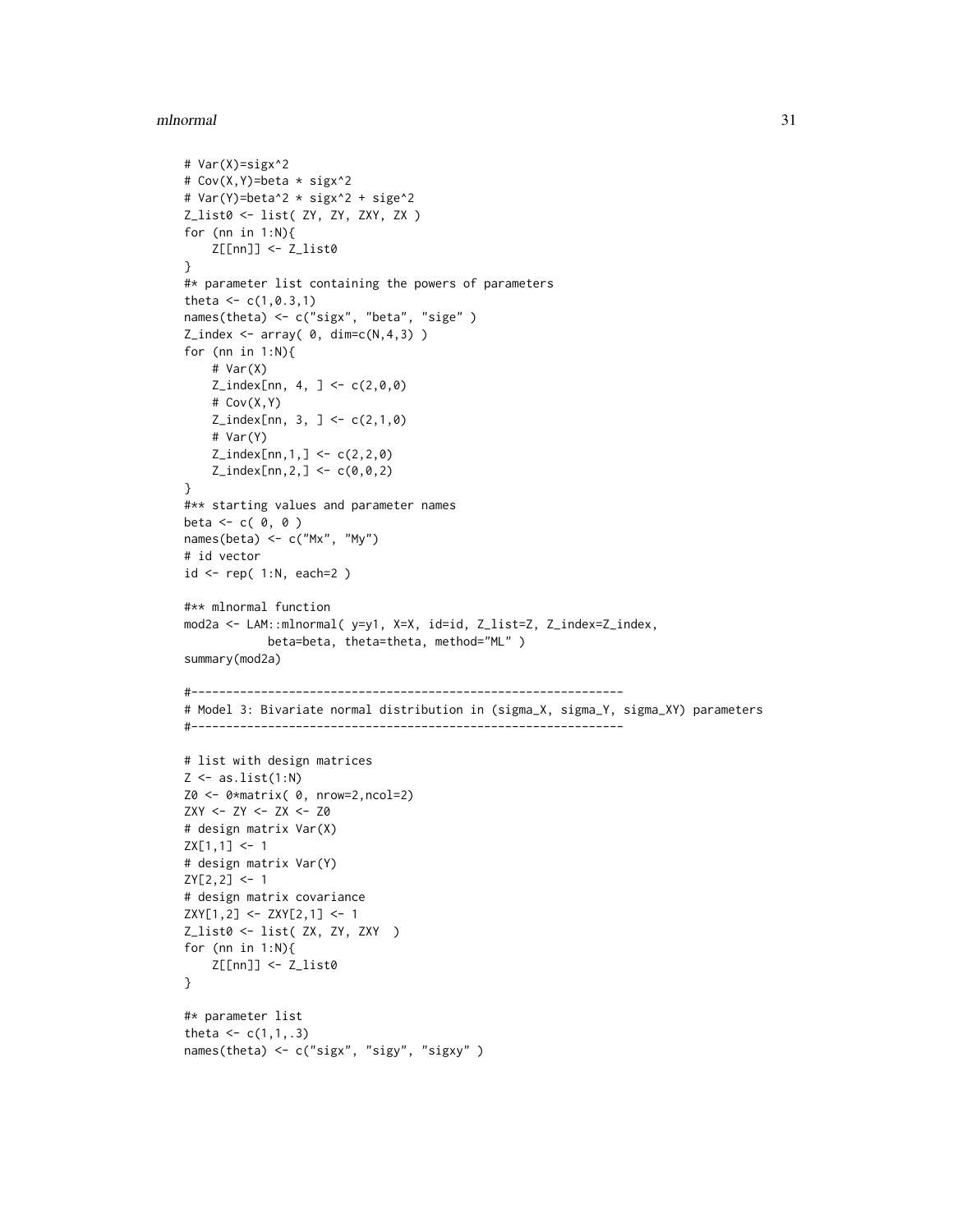```
Z\_index \leftarrow array( 0, dim=c(N,3,3) )for (nn in 1:N){
    # Var(X)
    Z\_index[nn, 1, ] < -c(2,0,0)# Var(Y)
    Z\_index[nn, 2, ] \leq C(0, 2, 0)# Cov(X,Y)
    Z\_index[nn, 3, ] \leftarrow c(0, 0, 1)}
#** starting values and parameter names
beta \leftarrow c( 0, 0 )
names(beta) <- c("Mx", "My")
#** mlnormal function
mod3a <- LAM::mlnormal( y=y1, X=X, id=id, Z_list=Z, Z_index=Z_index,
            beta=beta, theta=theta, method="ML" )
summary(mod3a)
#--------------------------------------------------------------
# Model 4: Bivariate normal distribution in parameters of Cholesky decomposition
#--------------------------------------------------------------
# list with design matrices
Z \leftarrow as.list(1:N)Z0 <- 0*matrix( 0, nrow=2,ncol=2)
ZXY <- ZY <- ZX <- Z0
# design matrix Var(X)
ZX[1,1] <- 1
# design matrix Var(Y)
ZY[2,2] <- 1
# design matrix covariance
ZXY[1,2] <- ZXY[2,1] <- 1
Z_list0 <- list( ZX, ZXY, ZY, ZY )
for (nn in 1:N){
    Z[[nn]] <- Z_list0
}
#* parameter list containing the powers of parameters
theta \leq c(1, 0.3, 1)names(theta) <- c("L11", "L21", "L22" )
Z\_index \leftarrow array( 0, dim=c(N,4,3) )for (nn in 1:N){
    Z\_index[nn,1, ] \leq C(2,0,0)Z_index[nn,2,] <- c(1,1,0)
    Z_iindex[nn,3,] <- c(0,2,0)
    Z\_index[nn, 4, ] \leq c(0, 0, 2)}
#** starting values and parameter names
beta \leftarrow c( 0, 0 )
names(beta) <- c("Mx", "My")
# id vector
id \leftarrow rep(1:N, each=2)
```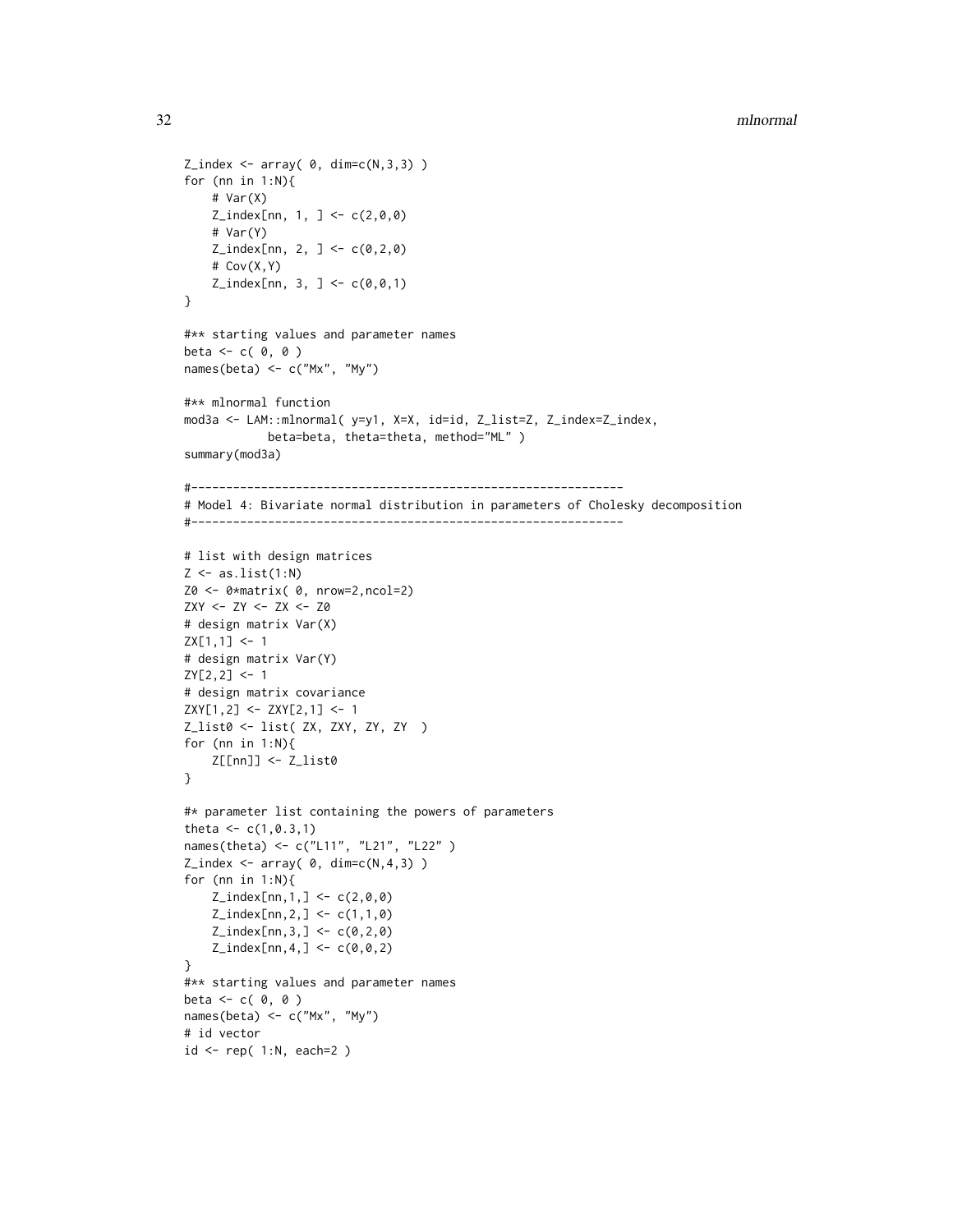# <span id="page-32-0"></span>suff\_stat\_NA\_pattern 33

```
#** mlnormal function
mod4a <- LAM::mlnormal( y=y1, X=X, id=id, Z_list=Z, Z_index=Z_index,
            beta=beta, theta=theta, method="ML" )
# parameter with lower diagonal entries of Cholesky matrix
mod4a$theta
# fill-in parameters for Cholesky matrix
L \leftarrow matrix(0, 2, 2)L[ ! upper.tri(L) ] <- mod4a$theta
#** reconstruct covariance matrix
L
stats::cov.wt(dat, method="ML")$cov
## End(Not run)
```
<span id="page-32-1"></span>suff\_stat\_NA\_pattern *Sufficient Statistics for Dataset with Missing Response Pattern*

# Description

Computes sufficient statistics for a dataset with an arbitrary missing response pattern.

# Usage

```
suff_stat_NA_pattern(dat)
```
# **Arguments**

dat Numeric data frame

# Value

A list with following entries

| nobs         | List with number of observations for each missing response pattern |
|--------------|--------------------------------------------------------------------|
| M            | List with mean vectors                                             |
| <sub>S</sub> | List with covariance matrices                                      |
| varindex     | List with indices of observed variables                            |
| <b>NP</b>    | Number of missing data patterns                                    |
| N            | Total sample size                                                  |

# Examples

## Not run:

```
#############################################################################
# EXAMPLE 1: Toy example for computation of sufficient statistics
#############################################################################
```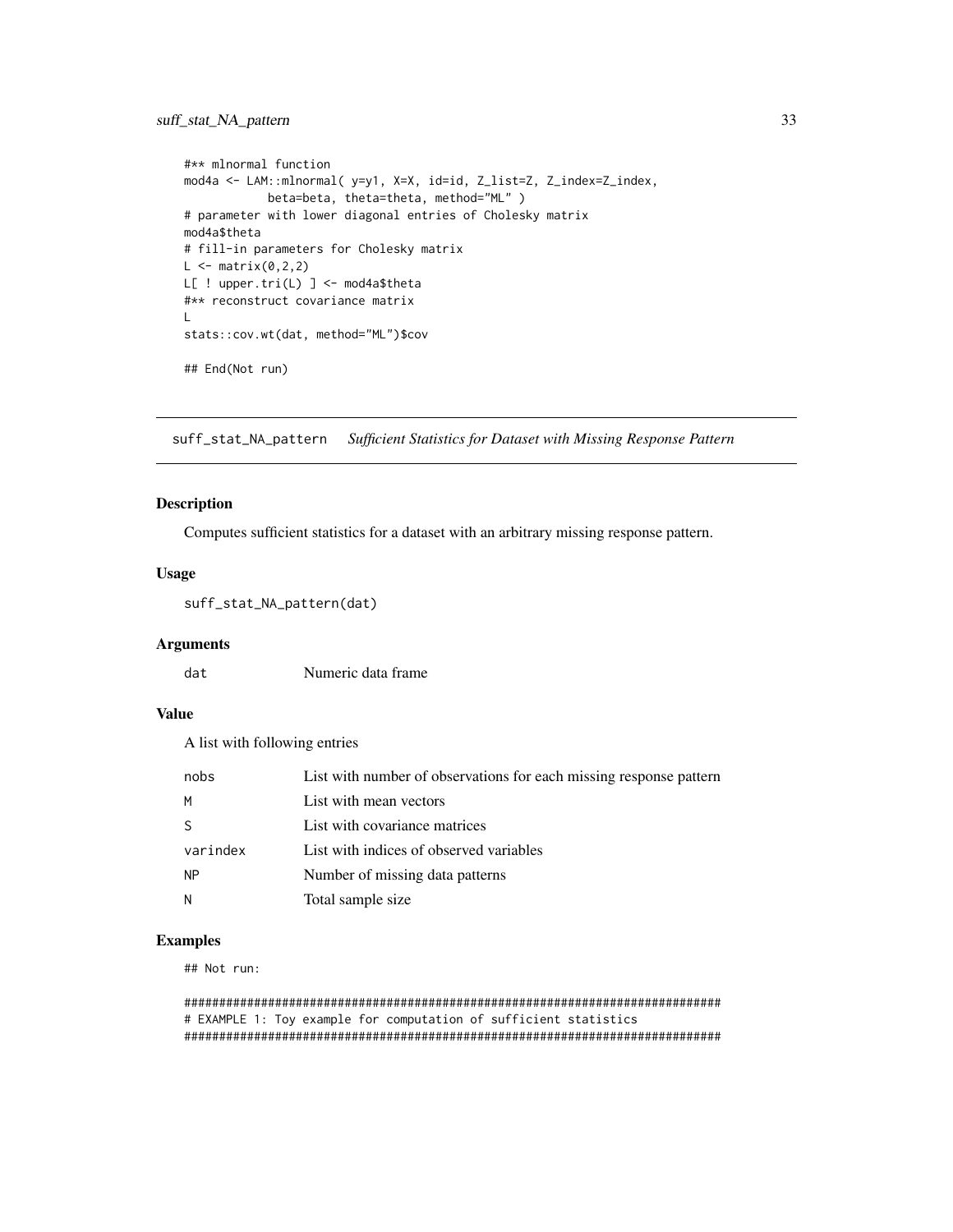library(STARTS)

```
data(data.starts01b, package="STARTS")
dat <- data.starts01b
dat1 <- dat[, paste0("E",1:3)]
```
#-- compute sufficient statistics res <- LAM::suff\_stat\_NA\_pattern(dat1) str(res)

## End(Not run)